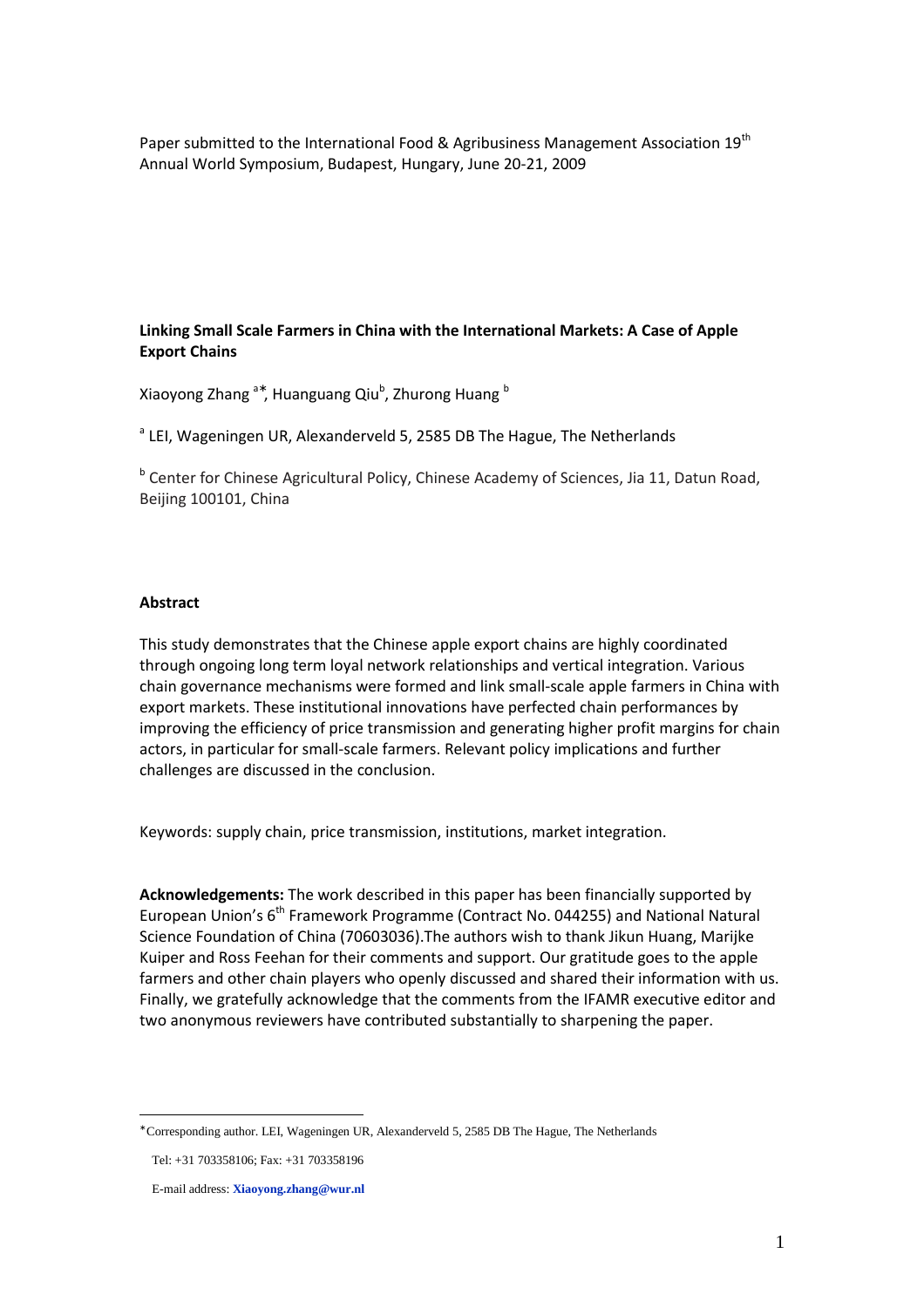## **1. Introduction**

In just two decades, China has made a remarkable leap to become the world's largest apple producer and exporter. In the early 1980s, China practically did not participate in the global apple trade market and produced under 3 million tons of apples per year. In 2007, however, more than 42% of all apples produced in the world originated in China (FAO, 2008). Due to its rapid expansion of apple orchards in the late 1980s, most notably in Shandong and Shaanxi provinces, China is now becoming the leading player with an estimated 13.5% of the global apple market share in terms of export quantity (UN COMTRADE, 2007), ahead of other apple exporters such as Italy (10.4%), Chile (10.3%), France (9.2%) and the US (8.8%). Although China is leading in apple export quantity, its trade value is ranked fourth behind Italy, France and the US, an indication of China's lower prices for apples in international markets.

This paper describes the rapid development of the apple export chain in Shandong province in general and the vicinity of Qixia city in particular, with the Shandong region accounting for half of China's total fresh apple exports and Qixia being the leading apple exporter within the Shandong region. China's emergence in the global apple market has caused substantial concerns. There are still puzzles in understanding the organization and functioning of China's apple export chains. Apple chains in China connect millions of smallscale apple producers at one end with modern sophisticated western consumers at the other. How the industry made the transition from one extreme to the other in China and how to integrate small scale farmers in the modern supply chain are of paramount importance for policy makers and agribusiness industries.

Regarding the international debate on whether small scale farmers are excluded from the modern supply chain, the research results are controversial. For example, the study by Elizabeth, et al. (2000) and Dolan and Humphrey (2001) suggested that small farmers tended to be excluded from the modern marking chains. Other studies show that the emergence of modern supply chains has resulted in increased interaction between buyers and small farmers in developing countries (Dries, et al, 2004; Maertens and Swinnen, 2006; Huang et al, 2008). To mitigate the possible negative impacts of modern market development on small farmers, several recent studies show that farmer cooperatives, government interventions that restrain purchasing powers, and increased farm contact are potential ways to improve small farmers' market involvement and bargaining powers (Gibbon, 2003; Gulati et al., 2006; Devesh and Thorat., 2008). For instance, Roy and Thorat (2008) studied one unique success story, Mahagrapes, to present how farmer cooperative partnerships can successfully combine collective action and public private / partnerships. The results of this study indicate that smallholders Mahagrapes farmers are also included in the process and benefit alongside large holders in a significantly higher income and are able to consistently meet standards. This implies that the model may be scaled up.

The paper is organized as follows. Section 2 introduces the methodology and data we used. Section 3 positions the apple industry in the broader context of a changing institutional environment in China. This is followed by section 4 in which a set of issues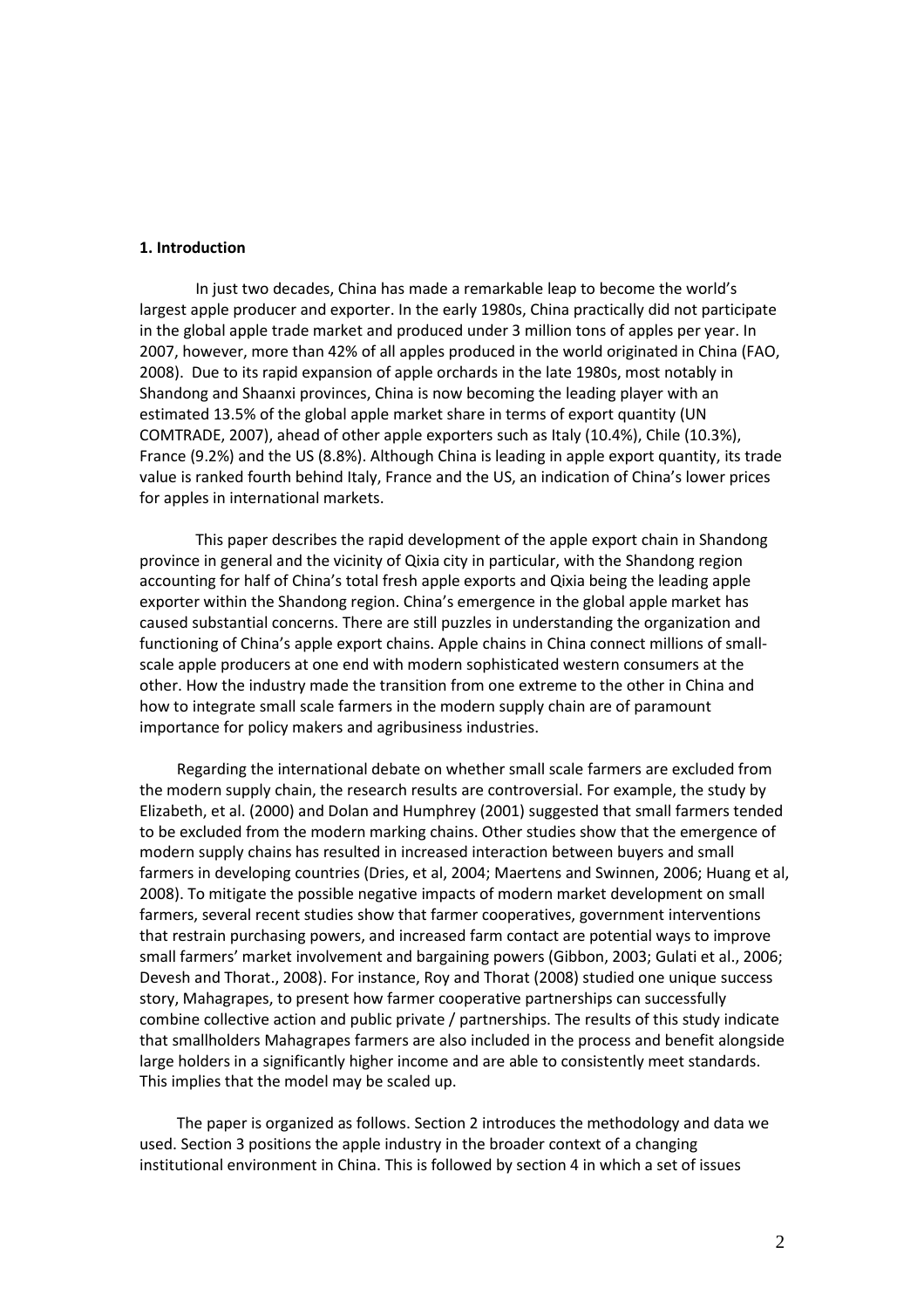relevant to the apple industry are presented. In section 5 we map out the apple export chains and their related institutional arrangements. Section 6 follows with a description of the mechanism for governing the chain. The paper concludes with a set of policy implications and a description of the challenges ahead.

# **2. Methodology**

Two qualitative research techniques, focus group discussions, and individual indepth interviews were applied in this study. A focus group discussion refers to a group of 5 to 12 selected individuals that discussed openly a range of topics in a conversation moderated by a facilitator. An individual in-depth interview can be defined as 'an unstructured personal interview which uses extensive probing to get a single respondent to talk freely and to express detailed beliefs and feeling on a topic' (Webb, 1995). Advantages and disadvantages of group versus individual interviews have been discussed extensively (Crabtree and Miller, 1993; Stokes and Bergin, 2006). While focus groups are more applicable to wide-ranging exploratory research, individual interviews appear to probe the respondent for underlying motivations and feelings (Malhotra, 1999; Hennink, 2007). Thus a combination of using both techniques may achieve a broad overview and detailed understanding of the issues discussed (Stokes and Bergin, 2006; Gellynck and Kűhne, 2008).

In this research, the focus group discussion was applied to apple growers while indepth interviews were applied to other actors at different stages of the apple chain. Table 1 provides the profiles of the two research techniques used for this study. The combination of two research methods enables us to gain substantive insights into the pattern of the apple chain from the perspective of the participants themselves. Based on the authors' extensive field work experiences in China, along with literature reviews related to global commodity chains, the guidelines for focus group discussion and in-depth interviews were developed. The central topics for producers' group discussions attempted to understand how producers are linked with export chains. These discussions also sought clarification on the reasons producers participated in certain ways, what the external influencing factors were in making their choices, and what the consequences were for the producers' choices. The in-depth interviews for other chain actors covered sector characteristics, changes and development along the chain, chain governance, etc. After consultation with several other horticultural chain experts both in China and in the Netherlands, small adjustments were applied. The guides were then translated into Chinese. The interviews in the Netherlands were conducted in February and March, 2008. The data collection in China was carried out during July 2008. All focus group sessions were audio-taped and researchers recorded notes. After each session the data were verified among the research team and transcribed.

| the apple chain    |                      |             |                   |
|--------------------|----------------------|-------------|-------------------|
| Methods            | Regions              | Numbers of  | Chain actors      |
|                    |                      | respondents |                   |
| Focus group 1      | Qixia, Shandong,     | 8           | Producers         |
| Focus group 2      | Qixia, Shandong,     | 6           | Producers         |
| Focus group 3      | Rongcheng, Shandong, | 12          | Producers         |
| In-depth interview | Netherlands          | 2           | Importers         |
| In-depth interview | Netherlands          | 1           | packing equipment |
|                    |                      |             | supplier          |
| In-depth interview | Qixia and Rongcheng, | 4           | Exporters         |

Table 1. Description of participants in focus group discussions and in-depth interviews along the apple chain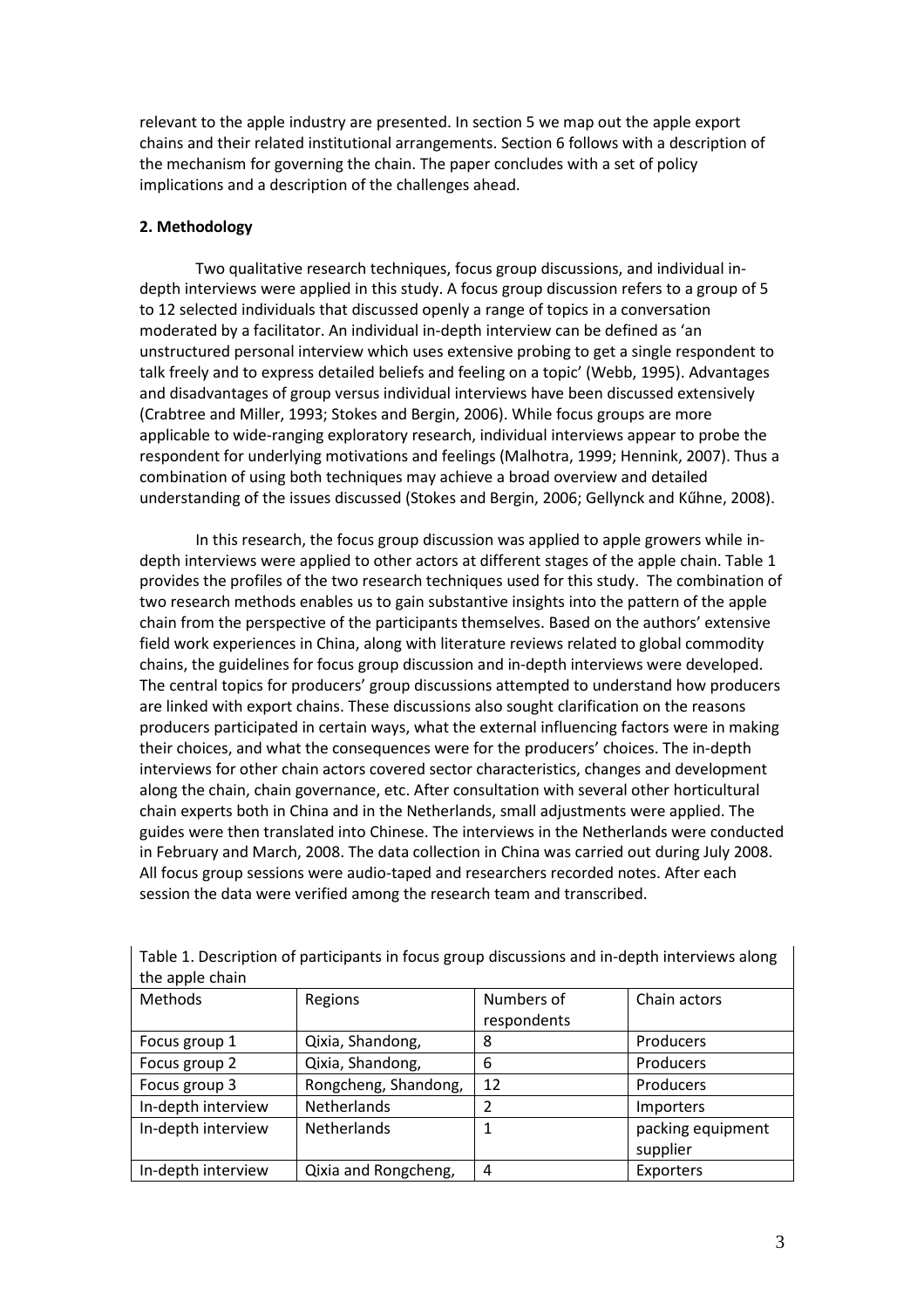|                    | Shandong        |               |
|--------------------|-----------------|---------------|
| In-depth interview | Qixia, Shandong | Collectors    |
| In-depth interview | Qixia, Shandong | e-auctioneer  |
| In-depth interview | Qixia, Shandong | Producers     |
| In-depth interview | Qixia, Shandong | policy makers |

# **3. The Enabling Environment**

 $\overline{a}$ 

The Chinese economic reform started with the institutional change named 'Household Responsibility System (HRS)' in the beginning of the 1980s, which tore down the commune based production system and restored individual household units as the primary production framework (Lin, J, Y., 1987 and 1988). 1984 was the first turning point for apple industry in Shandong. That year, the economic reform implemented through the Household Responsibility System (HRS) lead to the distribution of collective apple orchards to individual households. Every household then became responsible for their own apple production. In the same year, the marketing of apples was also liberalized, so that the government no longer imposed price control, and private traders were allowed to enter or leave the apple market without restriction or outside control. Since prices for apples were high, apples being a luxury product in China due limited supply, farmers planted additional apple trees during that period. Qixia, the most famous apple growing region in China, doubled the size of apple orchards in 1984. Meanwhile, to support the apple industry in major apple production areas, the Chinese Ministry of Agriculture (MoA) defined Qixia as one of the Quality Apple Production Bases, and provided 2 million yuan in financial support for each production base, in the form of subsidies for the purchase of young apple trees and also introduced other additional incentives.

Another significant event for the apple industry was China's entry into the World Trade Organization (WTO) in 2001. By this time the apple trees planted in the middle of 1980s and early 1990s were in full production. The end result of these incentives was that the Chinese apple markets were no longer in short supply and new markets were required to keep the price of apples high. The potential for increased trade provided an incentive opportunity for seeking out these markets.

Another change in 2001 that had a major impact on the apple industry was the introduction of the pollution-free Food Action Plan by the Chinese government. The main objective of this plan was to establish within ten years a sound food quality and safety standard system in China. This was instituted to address the demand for safe food and quality that were increasingly required by both domestic and international markets. Under this plan, most apple production regions in Shandong were certified as 'Pollution-free Apple Demonstration Base' by the Ministry of Agriculture (MOA)'. To promote the apple quality, and particularly to reduce the pollution due to pesticide use, apple production in Qixia was now required to shift towards producing safe food by adopting pest lighting, promoting the use of organic fertilizers, and by minimizing the use of chemical pesticides. Qixia's achievement in environmental protection was recognized in 2002 when the National Bureau of Environmental Protection classified Qixia as a National Ecological Demonstration Zone<sup>1</sup>. As an Ecological Demonstration Zone, apple farmers in this area were now required to

 $<sup>1</sup>$  In order to promote the building of ecologically sound cities, starting from 1995, the Chinese</sup> Ministry of Environmental Protection had examined and approved the construction of 528 pilot sites and units of ecological demonstration zone in 9 batches, and the number of designated state level ecological demonstration zones had reached 233.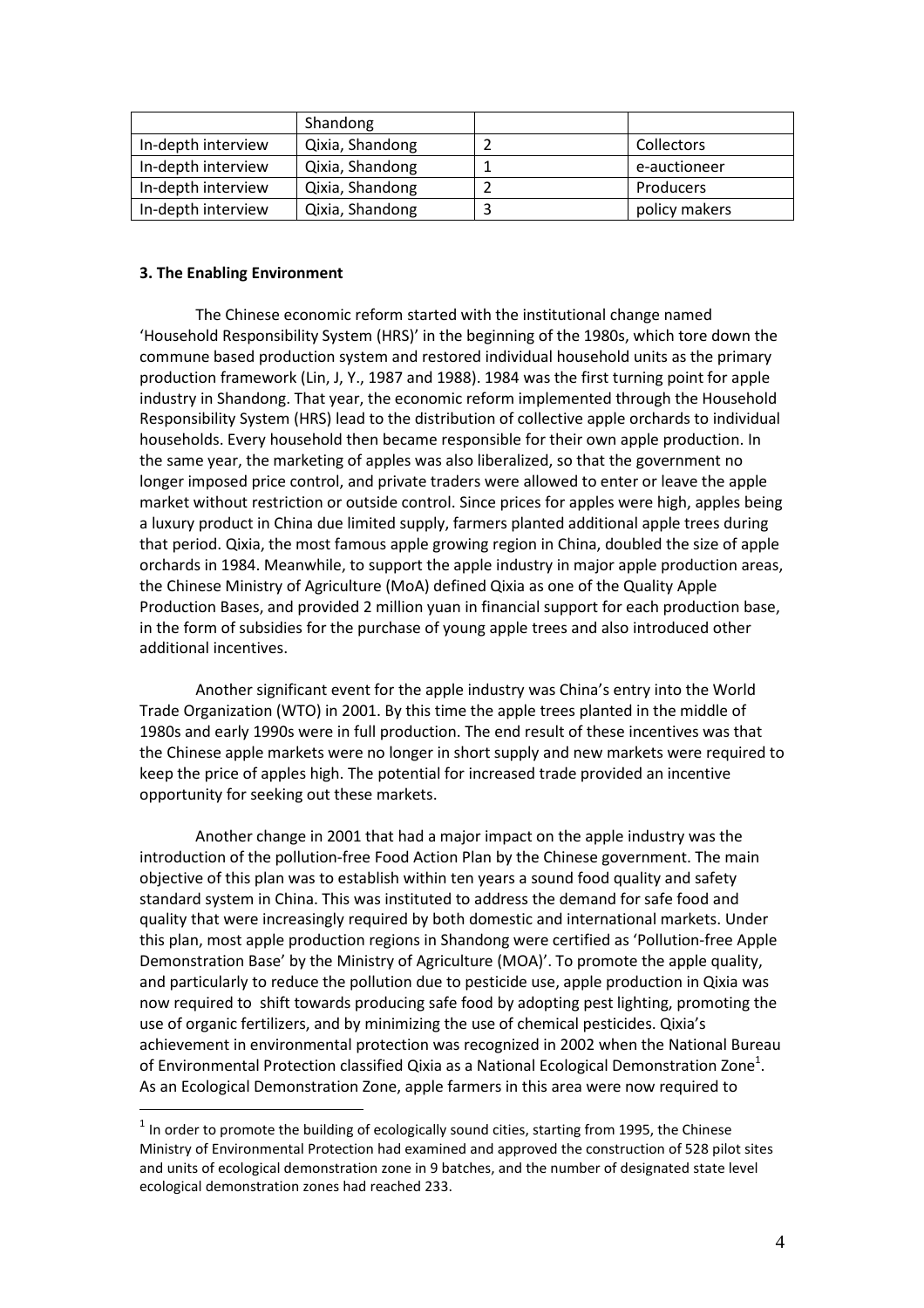reduce substantially their chemical fertilizer and pesticide use, and increase the use of organic fertilizer and biological methods to control disease and insects. Apple farmers now had the incentive to join this action because they were now able to obtain higher apple prices by labeling their apples as being produced within the "National Ecological Demonstration Zone. In 2005 a first export company in Qixia achieved EurepGAP certification and was thus able to export to the EU. Since then, more companies have been certified, further encouraged (from 2006 onwards) by the provincial department of Finance in Shandong which has since provided subsidies equal to 40% of the cost of EurepGAP (20,000 yuan of the 50,000 yuan total costs for certification). Some county governments have provided additional subsides to companies. Currently most export oriented companies in Qixia have obtained EurepGAP certificates.

## **4. Apple Chain Analysis**

## **4.1 Farm Structure**

Qixia, the leading apple export region in Shandong, China, will be used as a case to illustrate how small in their production scale the Chinese apple farmers are in this section and how innovative Qixia farmers are in the next section.

Apples have been produced in Qixia for more than a century. It produces top quality apples on its hilly and mountainous landscape complemented by its suitable soil and weather conditions. Prior to the market liberalization in 1983, Qixia had 7,360 hectares of orchards producing 99,200 tons of apples. By 2007, Qixia's apple orchards covered 43,300 hectares and produced 8 million tons of apples.

According to our interviews with the local government and farmers, most apple orchards of individual household in Qixia vary in size from 0.15 to 0.65 hectares. The large scale farmers (above 0.65 ha) account for 20% of the total production. These farmers have increased their production by renting additional hilly land from their village committees, or sub-renting land from other farmers. The middle-scale farmers have orchards around 0.4 hectares in size and account for 60% of the total production. The small-scale farmers with little land plots of 0.15-0.2 hectares produce the remaining 20 percent. The so-called large orchards in China are still less than one hectare, which is very small in scale in comparison to orchards in other apple producing regions around the world.

Apple cultivation is more profitable than wheat and maize production in Shandong. As an example, in 2006, the net profit for producing wheat, maize and apples per hectare of land in Shandong was 2010 yuan, 2460 yuan, and 23670 yuan, respectively (NDRC, 2007). Hence, apple farmers are investing heavily in apple production, including transportation machinery (tractors) and irrigation and spraying equipment. They have also endeavored to improve the soil quality by applying more organic matters such as soya cakes , believing that good soil improves both the taste of the and the productivity of the apple trees. The government's recent program 'To adapt fertilizer application to soil conditions' has also encouraged soil improvement efforts.

## **4.2 Technology Innovation**

Technology innovation plays a very important role in the development of apply industry in Shandong. This can be seen by noting that Qixia farmers are innovative in the adoption new apple varieties. In 1984, there were more than 60 apple varieties in Qixia, of which the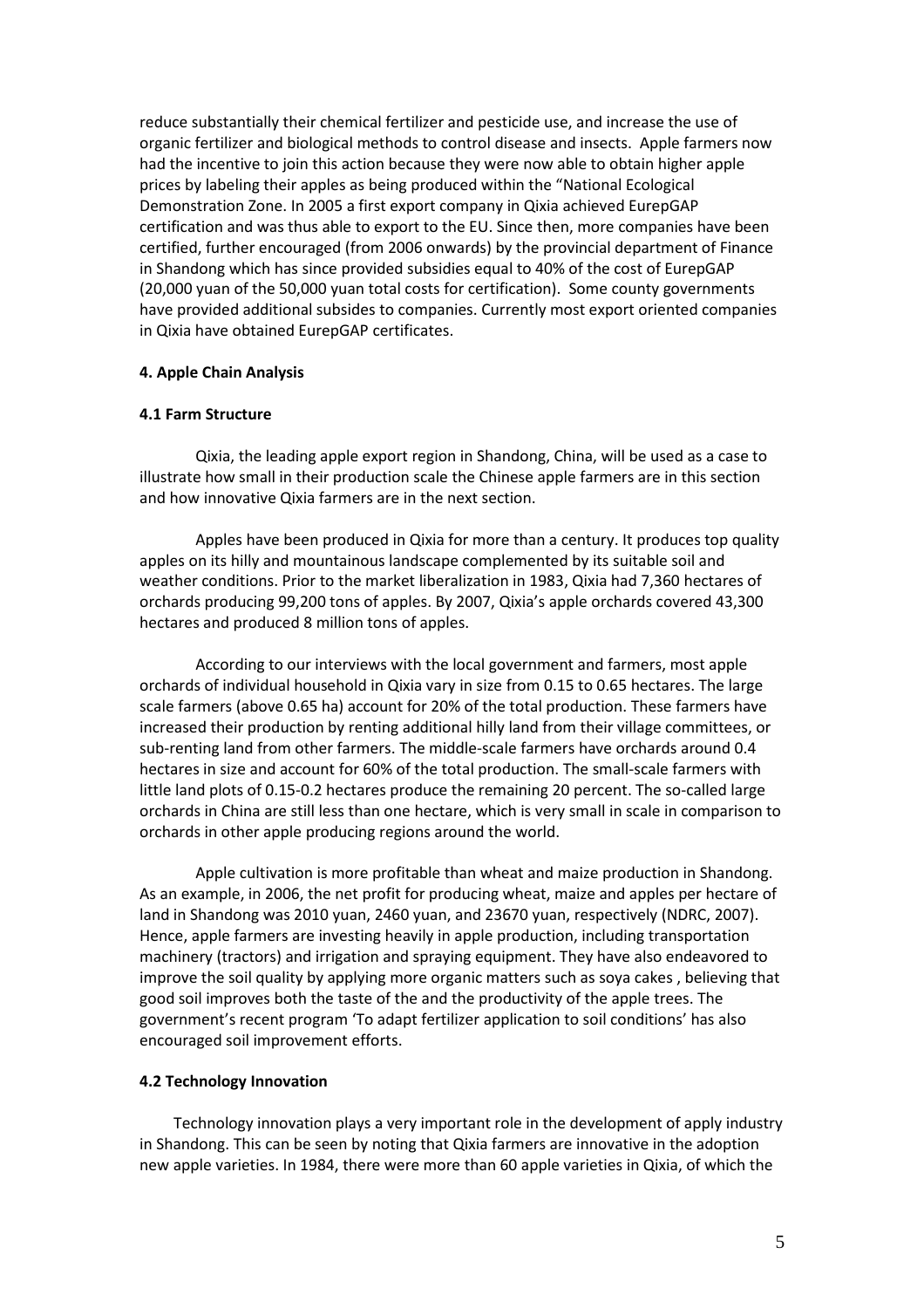most popular were *Xiao Guo Guang (46%)* and *Green Banana (11.3%).* Since then, the Fuji apples from Japan have been introduced along with other shorter branch varieties. By crossbreeding Japanese Fuji with local varieties, R & D researchers in Yantai (the region to which Qixia belongs) successfully introduced in the 1990's a series of Fuji-based varieties, such as Fuji2001, YanFu No. 1 and No. 3. These new varieties are now successfully dominating apple markets. By the end of 2007, the leading variety was Fuji series (80%), followed by Gala (11%) and New Red Star (6%).

Cultivation innovation is another success factor for Qixia's apple industry. In 1990, new technology for pre-seasonal fruiting from young trees was adopted. This special trimming technique with the aim of stimulating flowering was later adapted in the rest of China. In 1993, experiments of bagged apples started. This labor intensive technology was formally adopted in 1996 in Qixia and has since reached an acceptance rate of 95% in Qixia. The paper bags greatly improve the quality, color, and surface shine of the apples, and reduced pesticide pollution content in the fruit.

In addition, improvement in storage facilities contributes substantially to the apple quality alongside the ability of a year-round apple supply on the market. In 1984, there were only three cold storage facilities with total capacity of less than 10,000 tons. By 2006, there was more that 200 cold storage facilities with a total capacity of 360,000 tons, which also include some facilities using highly advanced atmosphere control system. This enlarged storage ensures a year-round apple supply from Qixia.

# **4.3 International and Domestic market**

The main international markets for Chinese apples are South East Asia (Indonesia, Philippine, Singapore, Thailand) and EU (Spain, France, NL and UK), where the EurepGAP certificate is required (recently renamed as GlobalGAP). In the EU markets, quality requirement (hardness and sugar contents) in the UK is higher than on the European continent. Chinese apples do not have access to neither the Japanese markets nor the US markets due to phytosanitary reasons. Chinese exporters indicate that the strictest apple export market in terms of phytosanitary requirements is Canada. A fairly substantial share of the Chinese apples transits through Carrefour's procurement center in Shanghai to reach stores in South-eastern Asia and Spain.

Conventionally, Chinese apples are cheaper than those of other countries. However, this was not the case in the harvest year 2007-2008. There were several reasons for this change: the appreciation of the Chinese yuan against the US dollar by 15% within a year, increase apple procurement price at farm gate by 20-30%, plus a10% increase in packing material costs (e.g. paper, plastics). These led to almost equal US-Chinese apple prices in the South East Asian markets in 2007. Some Chinese exporters are also retreating from the EU markets due to the loss of their price competitiveness. India is becoming a promising market for top quality Chinese Fuji apples and is willing to pay premium prices for high quality apples.

To a certain degree, Chinese apple markets are influencing international apple market prices. International apple traders are closely watching the Chinese markets. When there is good demand in Chinese domestic markets there is little competition in the export markets because traders can easily sell apples in domestic markets. When demand in the domestic markets decreases Chinese traders will turn to international markets and cause global market price volatility. However, due to their fragmented structure and severe intra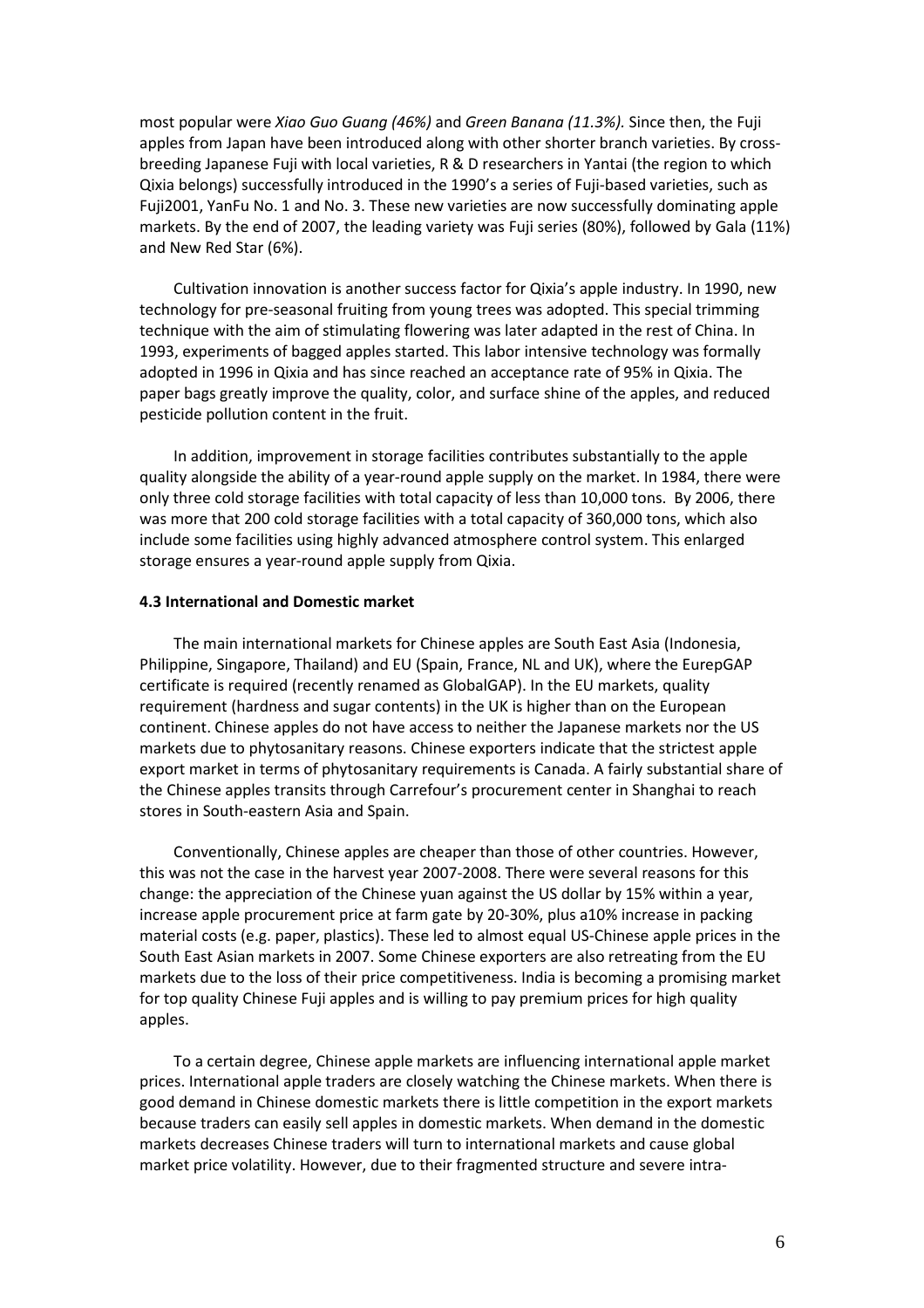competition, Chinese traders play a less significant role than then otherwise could in international markets.

Domestic apple markets in China function similarly to other horticultural commodity markets. In the 1980s and 1990s, there were many small-scale vendors collecting apples in villages. In recent years, the collectors have increased their scale and use larger transport trucks. Farmers have started to choose collectors with good reputation, in particular those who can pay on time. Most farmers still engage in spot markets.

Export oriented traders started to operate in the Chinese domestic market in 2007 after retreating from international markets. To their surprise, they discovered that domestic markets are quite profitable and are particularly good for quality apples. It seems that the domestic prices are more responsive to the product's quality than in the EU markets. The main destinations in domestic markets are supermarket chains and wholesale markets in Guangdong, Fujian, Shanghai and Beijing.

# **4.4 Non-Tariff Measurements**

Each year from April to July EU markets do not place tariffs on apple imports, but an 8% import tariff is levied during the rest of the year. The EU requires all exporters to register their companies and their production bases (the location of the apple orchard is one example). In the EU markets there are also specific package requirements. All wooden pallets need to be steamed for more than 45 minutes at a temperature higher than 60 degrees Celsius. Paper boxes can not be stapled but must be glued. If the variation of apple shape is more than 10%, the apples will be rejected. Thus the local China Entry-Exit Inspection and Quarantine Services (CIQ) require all shipment packaging factories to be registered and video cameras will be installed in their factories. In this way, local CIQ can monitor and check the steam process via the internet.

In 2006, Mexican customs destroyed three apple containers from Shandong. The Mexican customs office did not allow these containers to pass through because of alleged quality controls deviations. Since the cost to ship these apples back to China is economically unviable, they were destroyed near the harbor. The Chinese exporter only received vague information about the quality problem without receiving detailed explanation. Some exporters have also complained of customs problems in North and South American markets.

Currently, Chinese apples can neither enter the US nor Japanese markets. Negotiations between the US and China over whether its fresh apples can be brought into the US have been ongoing since 1998. The Animal and Plant Health Inspection Service in the US sent a list of over 300 insects and diseases of concerns to the quarantine inspection agency of the Chinese government in 2003. The Chinese government responded the next year. In 2008, the negotiations were still taking place.

#### **4.5 Price Formulation and Transmission**

# 4.5.1 Price formulation

Apple prices have fluctuated considerably in recent years. Every farmer and trader in China remembers the "dark" year of 2005 when the procurement prices at farm gate reached its lowest point - 1.20 RMB (US\$ 0.15) per kg, as opposed to a good year like 2007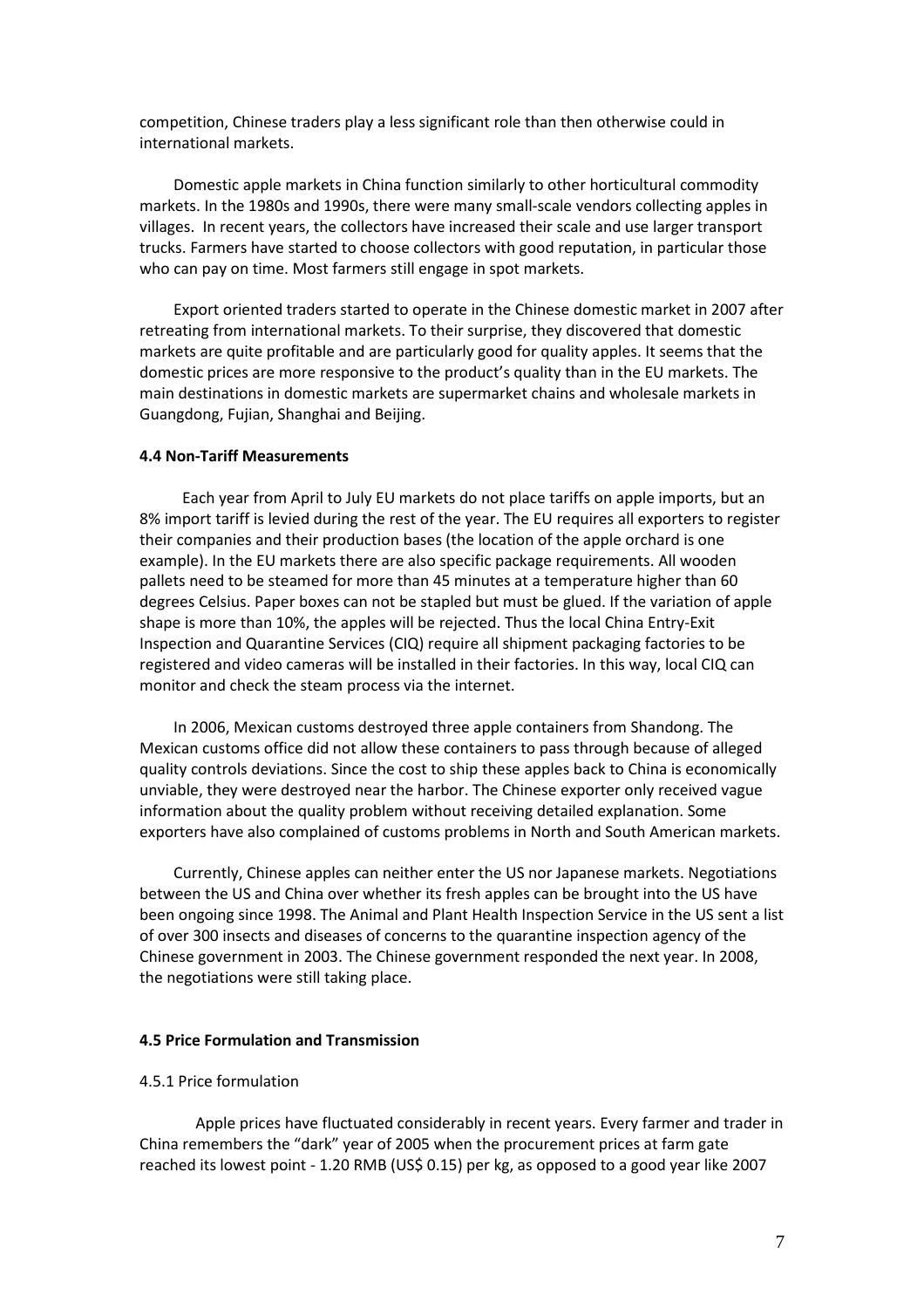when the prices reached 5.6 RMB (US\$ 0.74) per kg. In normal production years, the early harvest season at the beginning of October is the first price peak, at around 6 RMB per kg. This is due to apple traders and storage owners purchasing the best apples. The prices drop to around 5.4 RMB per kg during the following few months until the second peak around the Chinese new year (end of January or beginning of February) when the price level increases to about 6.4 RMB per kg (apple demand increases substantially at this period). In the spring, the prices will set back slightly with the last peak arriving in June/July at the level of 7 RMB per kg. The reason of the last price peak is due to the fact that at that time the apple stored in cold storages begin to diminish in supply (for physical reasons, apple in those facilities can not be stored any longer), and thus apples stored at high cost in air controlled system enter the market. We list below the price formulation at different stages of the apple chains, namely at farm level (Table 2), collectors' level (Table 3) and exporters' levels (Table 4 and Table 5).

We realize that the precise values for these items vary considerably across the growing seasons and regions. However, this data did give us some indication regarding value distribution along the chain in addition to input-output analysis at the firm level. Our analysis shows that China's apple market chain is very competitive and that farmers have received much larger price margins (20 percent over what consumers pay) compared with small farmers in other countries. For example, Doland, et al, (1999 and 2001) presented a detailed cost structure for African FFV export to the UK. Their results indicated that producer costs only account for 12% and 14% of the final prices for Zimbabwe and Kenya, respectively. Our study also confirmed with their results that the greatest margins were at the end of the chain, or supermarkets.

| $\frac{1}{2}$                        |                           |                           |  |
|--------------------------------------|---------------------------|---------------------------|--|
| <b>Items</b>                         | <b>Costs and Values</b>   | <b>Note</b>               |  |
| a. Fertilizer:                       | 12,000                    |                           |  |
| b. Pesticides                        | 9,000                     |                           |  |
| c. Bags:                             | 15,000                    |                           |  |
| d. Irrigation:                       | 3,000                     |                           |  |
| e. Labor cost:                       | 42,000                    | of which 15,000 for hired |  |
|                                      |                           | labor                     |  |
| f. Total cost $(a + b + c + d + b)$  | 81,000                    |                           |  |
| e)                                   |                           |                           |  |
| g. Harvest:                          | 3,000 kg, average 2.6 RMB |                           |  |
|                                      | per kg                    |                           |  |
| h. Total revenue: $(g * 2.6)$        | 117,000                   |                           |  |
| i. Profit per hectare $(h - f)$      | 36,000                    |                           |  |
| Source: field interviews, July 2008. |                           |                           |  |

**Table 2 Apple price formulation at farmers' level per hectare in 2007 (Unit: RMB)** 

| Table 3 Apple price formulation at collectors' level (unit: per kg) |           |                               |  |
|---------------------------------------------------------------------|-----------|-------------------------------|--|
| <b>Items</b>                                                        | Costs and | <b>Notes</b>                  |  |
|                                                                     | Values    |                               |  |
| a. Procurement price at farm gate                                   | 4.00 RMB  | grade 2 and grade3 mixed      |  |
| b. Costs of web netting, grading and                                | 0.40 RMB  | if using paper carton, adding |  |
| uploading                                                           |           | another 0.30 RMB              |  |
| c. Costs of transportation to storage                               | 0.06 RMB  | within 50 km                  |  |
| facilities                                                          |           |                               |  |

| Table 3 Apple price formulation at collectors' level (unit: per kg) |  |
|---------------------------------------------------------------------|--|
|                                                                     |  |

Ĭ.

 $\overline{\phantom{a}}$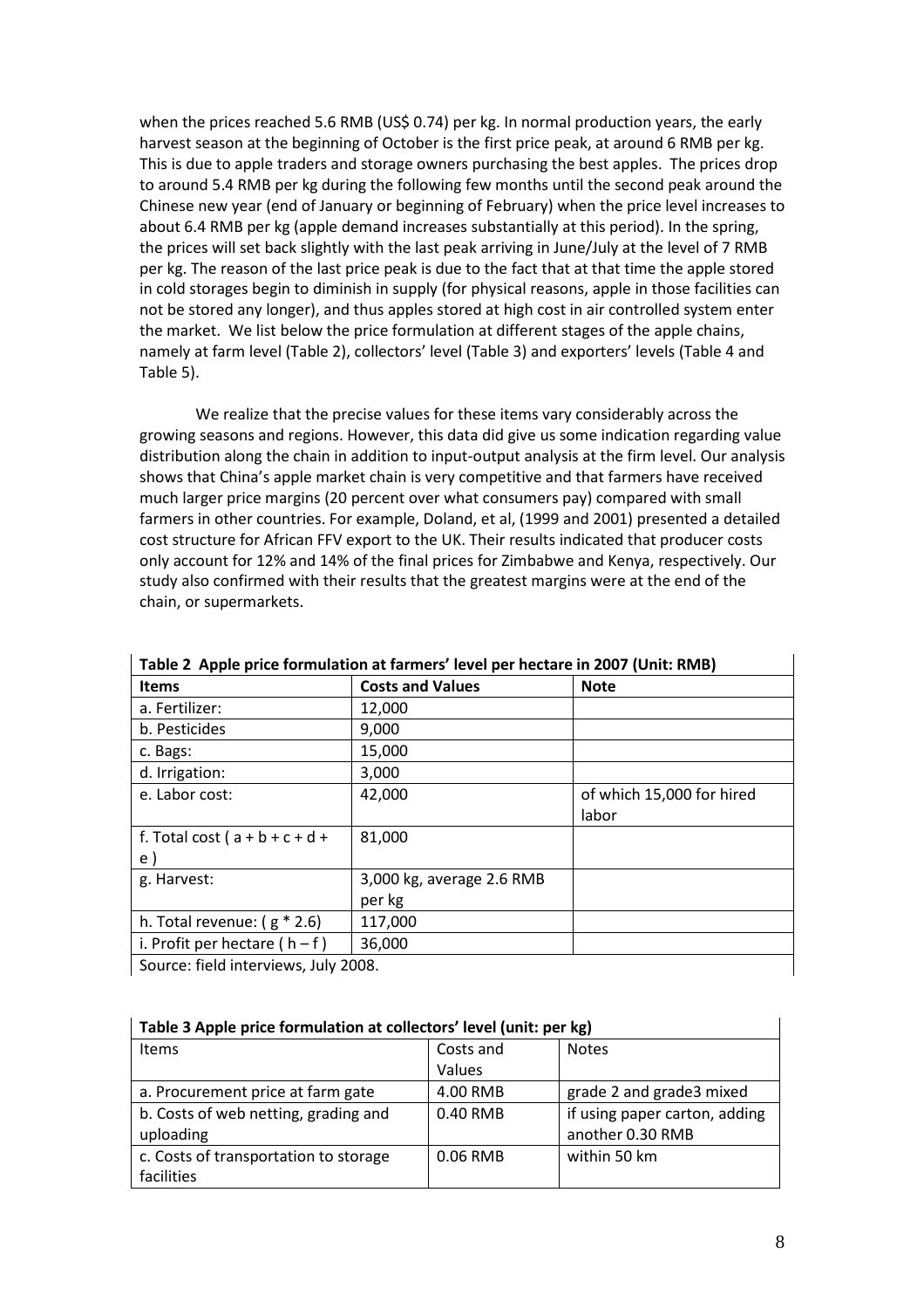| d. Storage cost                        | 0.40 RMB | Until end of may next year |
|----------------------------------------|----------|----------------------------|
| e. Total added costs $(a + b + c + d)$ | 4.86 RMB |                            |
| f. Sale Prices                         | 5.4 RMB  |                            |
| g. Profit margin ( $f - e$ )           | 0.54 RMB |                            |
| Source: Field interviews, July 2008.   |          |                            |

| Table 4 Apple price formulation at the exporters' level |            |  |
|---------------------------------------------------------|------------|--|
| <b>Items</b>                                            | Percentage |  |
| Apple procurement                                       | 75%        |  |
| Labor                                                   | 4%         |  |
| Customs/inland transportation                           | 3%         |  |
| Pack material                                           | 10%        |  |
| Overhead                                                | 8%         |  |
| Total                                                   | 100%       |  |
| Source: Field Interviews, July 2008.                    |            |  |

| China to EU in 2007 (unit: kg)       |                    |                   |                  |                   |
|--------------------------------------|--------------------|-------------------|------------------|-------------------|
| Stages of the Chain                  | <b>Added Value</b> | Market            | Price            | Price             |
|                                      | (RMB)              | <b>Functions</b>  | Formulation      | accumulation      |
|                                      |                    |                   |                  | $(\%)$            |
| Farm                                 | 4                  | Production        | 4                | 20                |
| Local collection                     | 0,42               | Sorting, grading, | 4,42             | 4                 |
|                                      |                    | web netting,      |                  |                   |
|                                      |                    | transportation    |                  |                   |
| Storage                              | 0,80               | Cold storage,     | 5,22             | 5,2               |
|                                      |                    | out sorting, loss |                  |                   |
| Export, leaving from                 | 1,03               | Inland            | 6,25 (FOB price) | $\overline{2}$    |
| Qingdao harbour                      |                    | transport,        |                  |                   |
|                                      |                    | inspection,       |                  |                   |
|                                      |                    | customs fee       |                  |                   |
| Arriving at                          | 0,45               | Sea fare,         | 6,7              | 8,9               |
| Rotterdam harbour                    |                    | insurance         | (CIF price)      |                   |
| Import                               | 1,77               | Customs           | 9,47             | 4,9               |
|                                      |                    | cleaning, tariff  |                  |                   |
| Wholesale                            | 0,98               | Storage cost,     | 10,45            | 47,75             |
|                                      |                    | profit margin     | (wholesale price |                   |
|                                      |                    |                   | in $EU$ )        |                   |
| Retailing                            | 9,55               | Transport, loss,  | 20               | <b>Total: 100</b> |
|                                      |                    | profit margin     |                  |                   |
| Source: Field interviews, July 2008. |                    |                   |                  |                   |

# **Table 5 Apple price formulation along the chain: An example of Grade 2 Fuji apples from China to EU in 2007 (unit: kg)**

# 4.5.2 Price transmission

Compared to prices 5 years ago, apple prices are transmitting incredibly faster nowadays in Shandong. According to our interviews, during the 2007 harvest season, Shandong farmers are updated regarding price changes at wholesale markets within their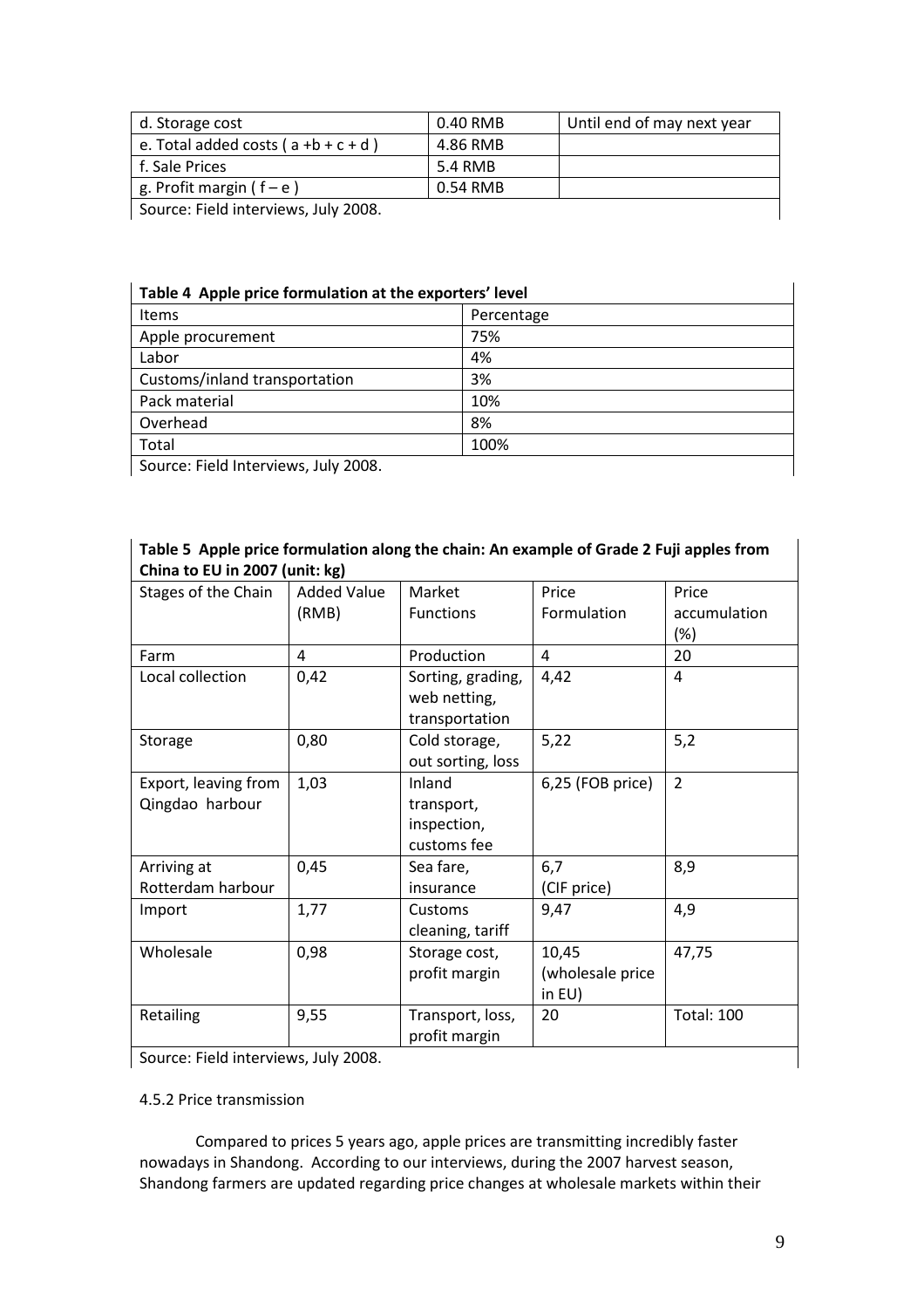cities instantly via mobile and telephone. Price change information in the markets outside of their province, such as in Guangdong's wholesale markets nearly 2 thousand kilometers away from Qixia, may be transmitted to apple farmers in Qixia within 2 days . Based on this price information and their own storage capacities, traders will adjust their procurement prices and quality requirement and will inform local collectors regarding their price strategy (lower or higher) a day earlier. Local collectors may also formulate their judgment regarding the price changes based on the degree of urgency from traders' procurement orders.

Traders indicate that international price changes are immediately transmitted between China and international import markets since most Chinese exporters have daily contact with their international importers. If the international market prices change, even small traders in China will know within one week. To understand whether or not apple prices are volatile in a future year, one should look at the apple production regions. In the 2006-2007 production year there was bad weather (frost) in some apple production regions in China, and traders were speculating apple production to decrease in China in 2007. Hence, during the harvest season, traders and collectors were in competition to procure and store as many apples as possible. This more than likely led to higher procurement prices in 2007.

Apple farmers respond to price changes differently than traders. Because most apple farmers don't have the storage facilities, they usually sell apples to traders/collectors within 40 days of harvest, so they can only respond to the price changes during that period. Only a marginal proportion of farmers rent storage facilities to market their apples throughout the year. In most cases, traders bear the market risks in the period after the harvest season. The procurement prices in 2007 were very high and farmers made large profits. In 2008 farmers attempted to improve both apple quality and quantity and hope for a good price this current year also (2009). However, traders have different stories. Due to the higher procurement prices in 2007 and the appreciation of RMB, their profits were not high in export markets in 2008, and it is expected that 2009 will bring lower procurement prices.

All farmers at the focus group discussions agreed that prices were not transmitted to them systematically. When the apple prices at the urban markets are high, their farmgate prices are also high, but to a lesser extent. When the urban prices are low, farmgate prices are much lower than the changes in the urban market. And yet we must however understand the apple price formulation mechanism in order to judge farmers' perception. Apple farmers have only 40 days from harvest to sell apples and experience price fluctuation. After that period it is the traders who experience the price changes. So, it is the exporters rather than the farmers who bear most of the price risks on the apple markets.

#### **4.6 Consumer Preferences**

Fuji apples not only have a sweet taste, but consumers also value their charming red color, particularly in Asian countries. In 2007 it was estimated that the Chinese consumed 80% of Grade 1 Fuji apples while most exported apples were grade 2 and grade 3. With an increasing middle class in China, Chinese consumers in provinces such as Guangdong and Fujian are willing to pay for premium quality apples. Generally speaking, in northern China, consumers prefer big apples while in the southern part of China they like smaller apples, and Shanghai consumers often choose middle sized ones.

The Indian market is becoming one of the most important markets for Chinese apples. Indian consumers relish top quality, heavy red Fuji apples and are willing to pay for the luxury, even though the import tariff was raised from 40% to 80% since 2006. In the EU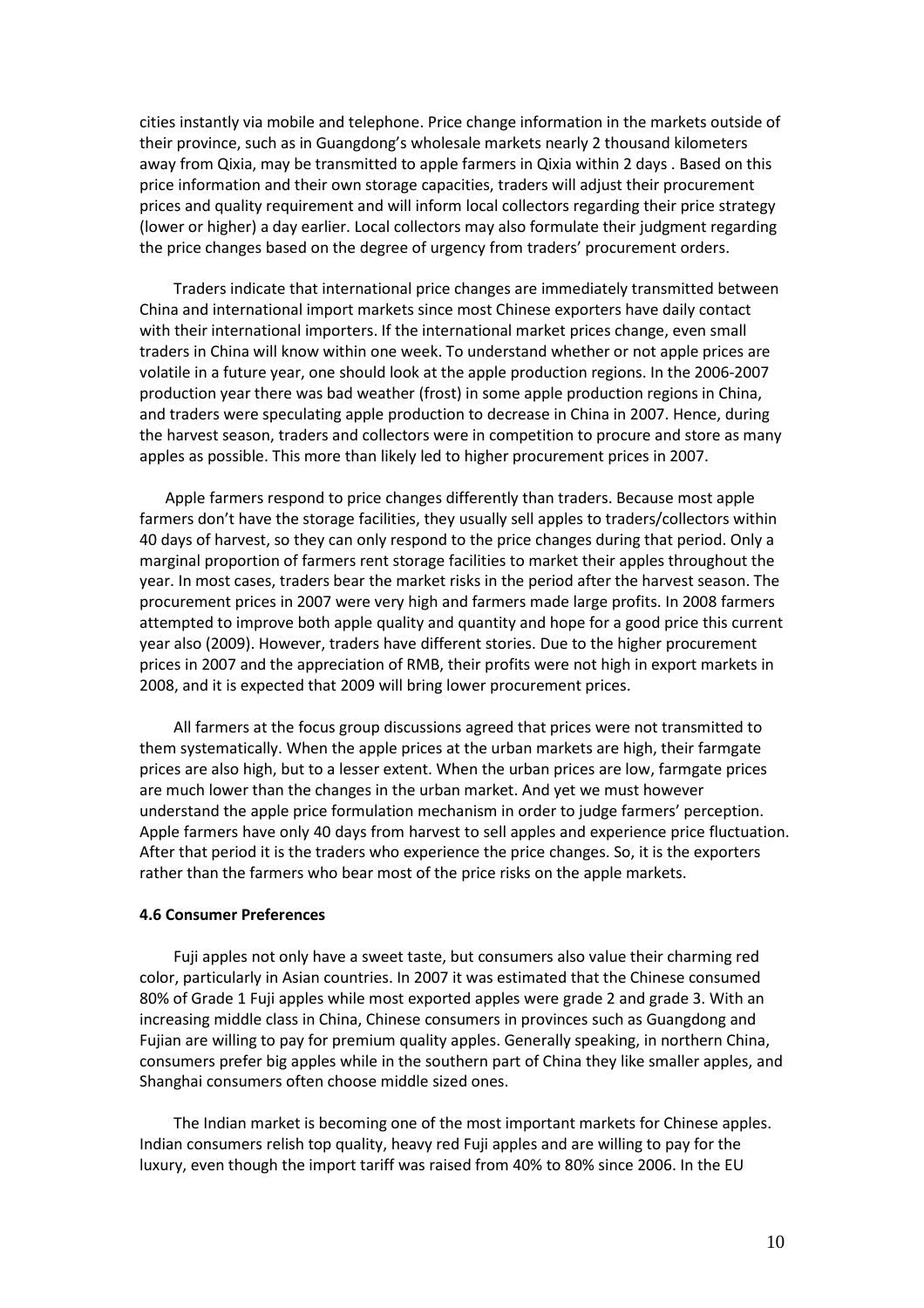markets, Spanish and French consumers also relish Fuji apples. Chinese traders complain that EU consumers are unwilling to pay extra for more appealing color and they literally choose grade 2 apples since they have the same taste as grade 1 but are less appealing color-wise.

## **5. Mapping Supply Chains and Institutions**

## **5.1 Mapping supply chains**

Here again we use Qixia as a case to illustrate the apple trade flow in Shandong. Qixia had 43,000 ha of apple orchards in 2007 and produced 8 million tons of fresh apples (SBSP, 2008). Around 10% was exported to Southeast Asia, the EU and Russia, whilst the remaining bulk was earmarked for domestic consumption. The top quality apples go to big provincial cities, such as Guangzhou and Xiamen, whilst apples of lower quality go to county level cities. Fig. 1 presents the Qixia apple flow chart and the percentages of the products marketed through different channels. As we can see most of the apples (60%) are produced from the medium scale farms. A very small part of Qixia apples went to the processing industry. Although Qixia is the main apple exporting region in China, the majority of apples (90%) still supply the domestic markets.





There are various apple supply chains in Shandong. Fig. 2 describes a supply chain picture of one Export Company actively involved in the EU market. The apple production in this chain is mainly carried out by its long term loyal farmers as well as by farmers connected through local collectors. These farmers are part of a cohesive area entity – their smallholdings are individually owned yet geographically connected to one another.

 The marketing function of the packing station is sorting and grading. Packaging materials, such as boxes and pallets are produced in its own packaging factory. Exporters extend their control over various stages of the chain by owning a nucleus farm, a packing station and a packing material factory. Since both Chinese government and EU regulations require apple exporters to register their orchards and packaging factories, it is efficient to centralize all of these processes. In addition to the upward integration the exporter also goes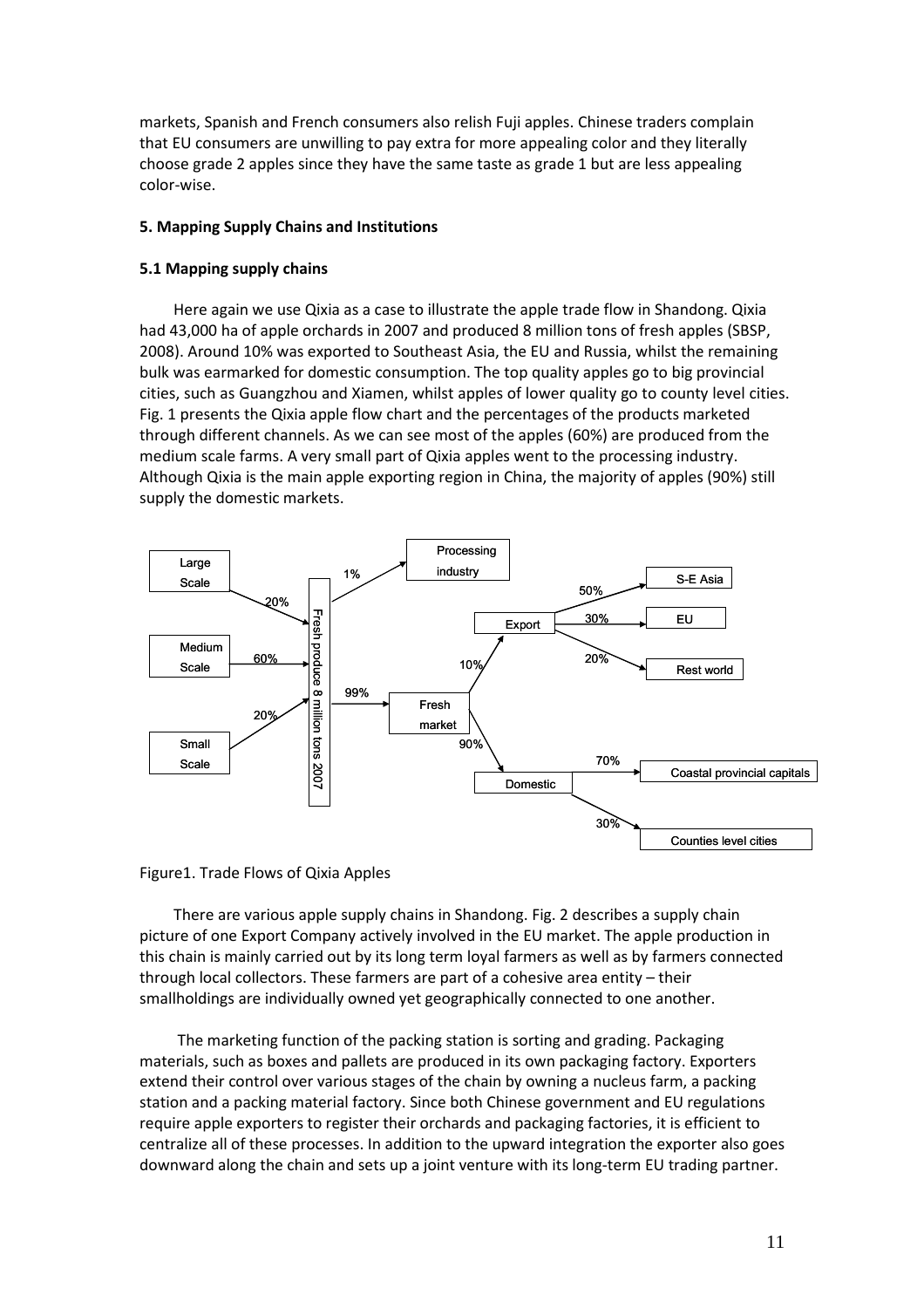This is a highly coordinated apple supply chain where all chain players are either vertically integrated or share persistent network relationships, with the exception of consumers at the end of the chain, where a simple market relationship applies.



Figure 2. A case of Qixia apple Chain to EU markets

# **5.2 Mapping Institutions**

A wide range of public and private institutions affect apple chains. We try to identify which institutions are critical to each phase of the apple export chains (Table 6). At the production stage, land tenure is the central issue. When collective land was equally distributed among villagers in the 1980's, land tenure was guaranteed for 30 years. Due to decent income from apple production and the exemption of governmental land taxes since 2003, capable farmers are requesting more land.

Other institutions involved in apple production include the newly adopted Cooperative Laws which allow farmers to organize themselves, and the China Entry-Exit Inspection and Quarantine Services (CIQ) at local level – a body that frequently inspects fields and orchards. Import destinations might require private institutions, in principle EurepGAP, to enter the EU markets.

Packaging materials must be produced in certificated factories by the CIQ to guarantee food safety and meet phytosanitory requirements. Workers at the factories must enjoy certain welfare and working conditions according to the new Labor Law requirements in China. In addition, some traders are considering applying for certificates in corporate social responsibility as encouraged by importers. Other quality control schemes, such as HACCP, are prevalent as well.

When the apples are ready for export, the CIQ will test a sample of every shipment. Customs will check the consistence between the customs paperwork and the products. All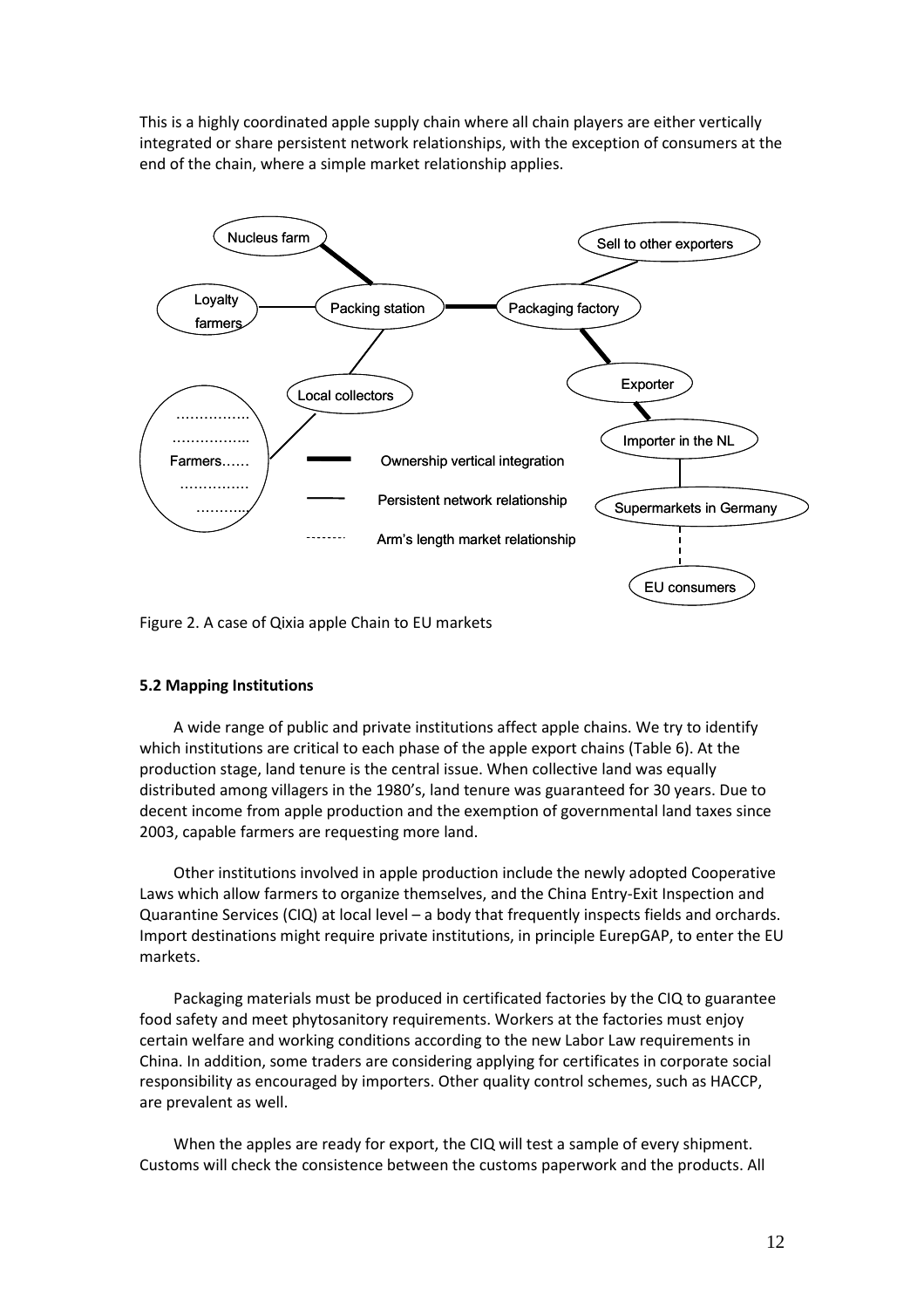export companies and their orchards have to be registered and checked by the local CIQ in China, except for those exporting to Canada. These companies must be registered at provincial CIQ level, an indication of a more demanding requirement. Both the EU and China have clear standard settings on apple grades. However, most traders have their own private standards which are stricter than these compulsory standards. Food safety laws aim to protect consumers' health. Besides food safety and quality, consumers around the world vary in terms of their cultures and preferences, points that are often more difficult to address.

| Table 6 Mapping Institutions along the Apple Export Chains |             |                  |                  |             |
|------------------------------------------------------------|-------------|------------------|------------------|-------------|
|                                                            | Production  | Packaging        | Trade            | Consumption |
| Public                                                     | Cooperative | Labour Law       | Customs          | Food Safety |
| Institutions                                               | Law         |                  |                  | Laws        |
|                                                            | Land Tenure | <b>CIQ</b>       | <b>CIQ</b>       |             |
|                                                            | <b>CIQ</b>  |                  | WTO and          |             |
|                                                            |             |                  | <b>Bilateral</b> |             |
|                                                            |             |                  | agreement        |             |
|                                                            |             |                  | Compulsory       |             |
|                                                            |             |                  | standards        |             |
| Private                                                    | EurepGAP/   | Social Corporate | Private          | Cultural    |
| <b>Institutions</b>                                        | GlobalGAP   | Responsibility   | standards        | preference  |
|                                                            |             | <b>HACCP</b>     |                  |             |

## **6. Chain Governance Mechanism**

We use the term chain governance to denote the ways in which activities along the chain are coordinated, such as how the process is specified and how standards are enforced and monitored. Since the linkage between small-scale farmers and modern traders are at the bottleneck for the apple chains, we focus primarily on how small scale farmers are integrated in the apple export chain. The governance mechanism between farmers and its immediate chain actors (exporters) will form our research target, while the governance relationships in the rest of the chain will be examined to a lesser degree.

Export companies are the leading firms along the apple export chain since they are in a privileged position to structure the apple chains. Based on our interviews, five typologies of their relationships with farmers may be identified.

## **Mode 1: Multi Party Networks**

Exporters sign agreements with village committees to support apple production in the village and purchase quality apples from village farmers. There are no prescribed agreements on apple prices and quantities. In order to help improve the apple quality exporters hire technical consultants from township extension stations to advise villagers with pesticide and chemical uses. About 5 to 10 times a year these consultants offer apple farmers Field Management courses. Exporters procure top quality apples offering higher prices than the prices provided by other collectors. Exporters select villages based on the scale of the village orchards, purity of varieties, taste and quality of apple, and open transparent communication relationships with the village committees.

## **Mode 2: Preferred Farmers**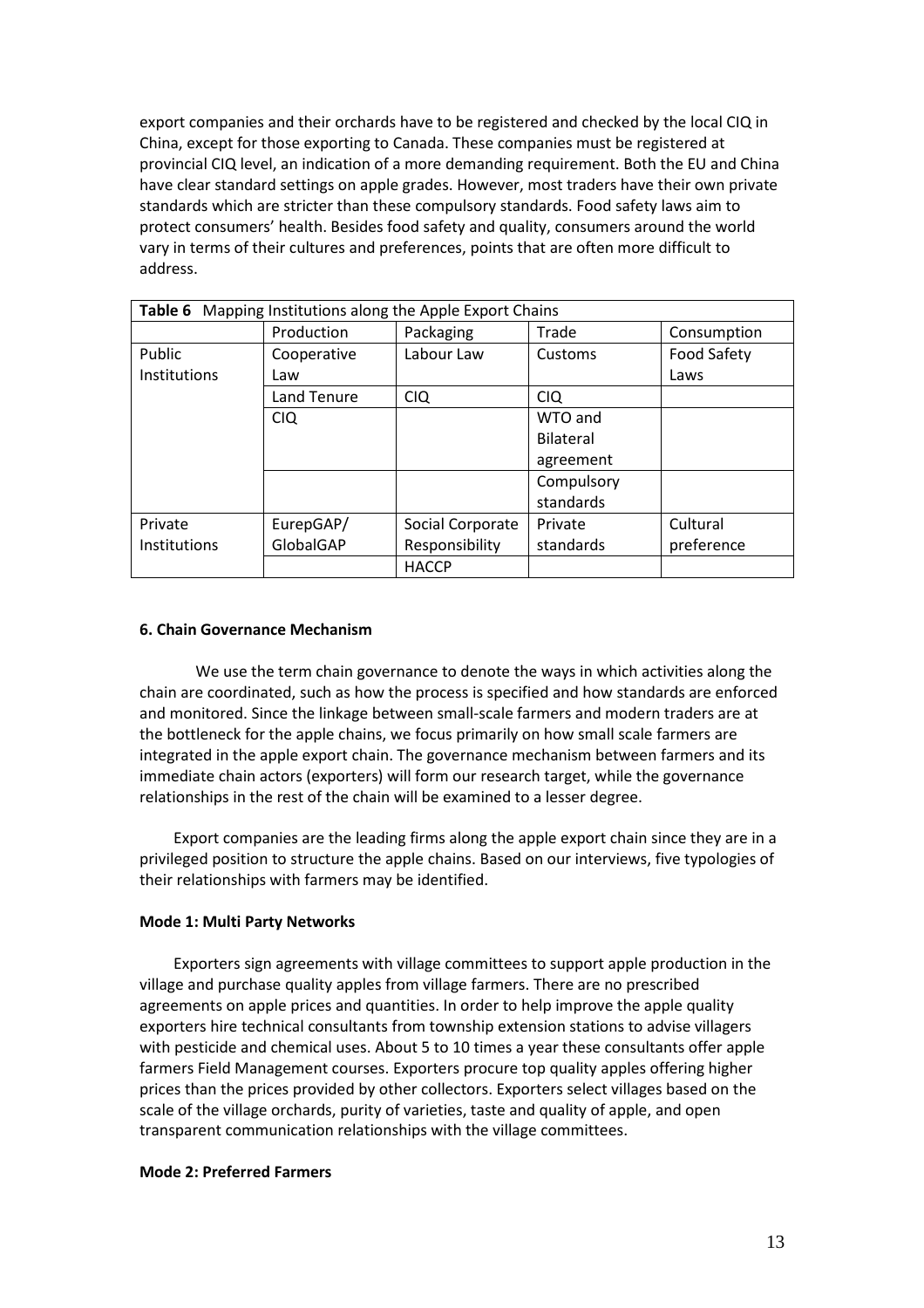Preferred farmer schemes are developed on the basis of long-term cooperation between exporters and individual farmers. Exporters may have hundreds of preferred farmers. Besides their mutual trust relationships these farmers are chosen on the basis of their geographic location: higher altitude regions with tasty apples are preferred. Exporters require these farmers to use particular fertilizer and chemicals. At the final stage, exporters pay preferred farmers a higher price than the market price.

## **Mode 3: Nucleus Farm**

Traders often own nucleus farms for demonstration and training purposes for other farmers. There are various ways to form a nucleus farm: (1) Export companies may lease collective orchard land from village committees where suitable soil and irrigation ensure quality apples; (2) By signing land tenure agreements with village committees the companies acquire land from individual farmers. Exporters not only pay the village land rents annually (the village will then pay farmers), but they also have to employ village farmers to work on orchards (paid by salaries); (3) Exporters may also lease land directly from farmers to establish their own orchards.

## **Mode 4: Cooperatives**

Normally, exporters have to deal with hundreds of small scale apple farmers. Over time, exporters and farmers cultivate trust between themselves. Sometimes they prefer to go a step further in their cooperation and jointly register as a cooperative. These cooperative chose farmers who have good reputations (e.g. able to cooperate in terms of applying fertilizer and pesticide) and who operate adjacent orchards. The farmers join the co-ops based on their apple production, while exporters join the co-ops based on the value of their cold storages and marketing capacity. Farmers deliver their graded apples to exporters' cold storage without determining prices. The sale committees in consultation with farmers will sell these apples in the markets. After deducting the storage and marketing costs the revenue is then distributed among farmers. The cooperatives also hire technicians to provide technology support to its member farmers and help input procurement in order to keep the apple quality constant.

## **Mode 5: Contracting for Special Markets**

Written contracts are rarely used in the apple procurement chain. During the survey we only observed one contract case when an importer had a special requirement for yellowgreen Fuji apples (normally Fuji apples are red). The exporter signs detailed procurement contracts with farmers one month before the harvest. The contracts describe quality, quantity, color and prices of apples. In fact informal contacts already start when the exporter begins advising farmers during the production period and then encourages them to follow certain processes.

We should point out that these five modes are not used exclusively. Table 7 compares the governance relationships between apple farmers and their exporters under five modes in terms of their objectives, co-ordination mechanism and institutional environments. The co-ordination of the multi party mode is based on a wide network of exporters, village committees, farmers and extension staff. Through this network, exporters treat farmers' land as their 'orchards' and influence farmers' production process in order to obtain a higher volume of top grade apples. The preferred farmers scheme is the result of mutual trust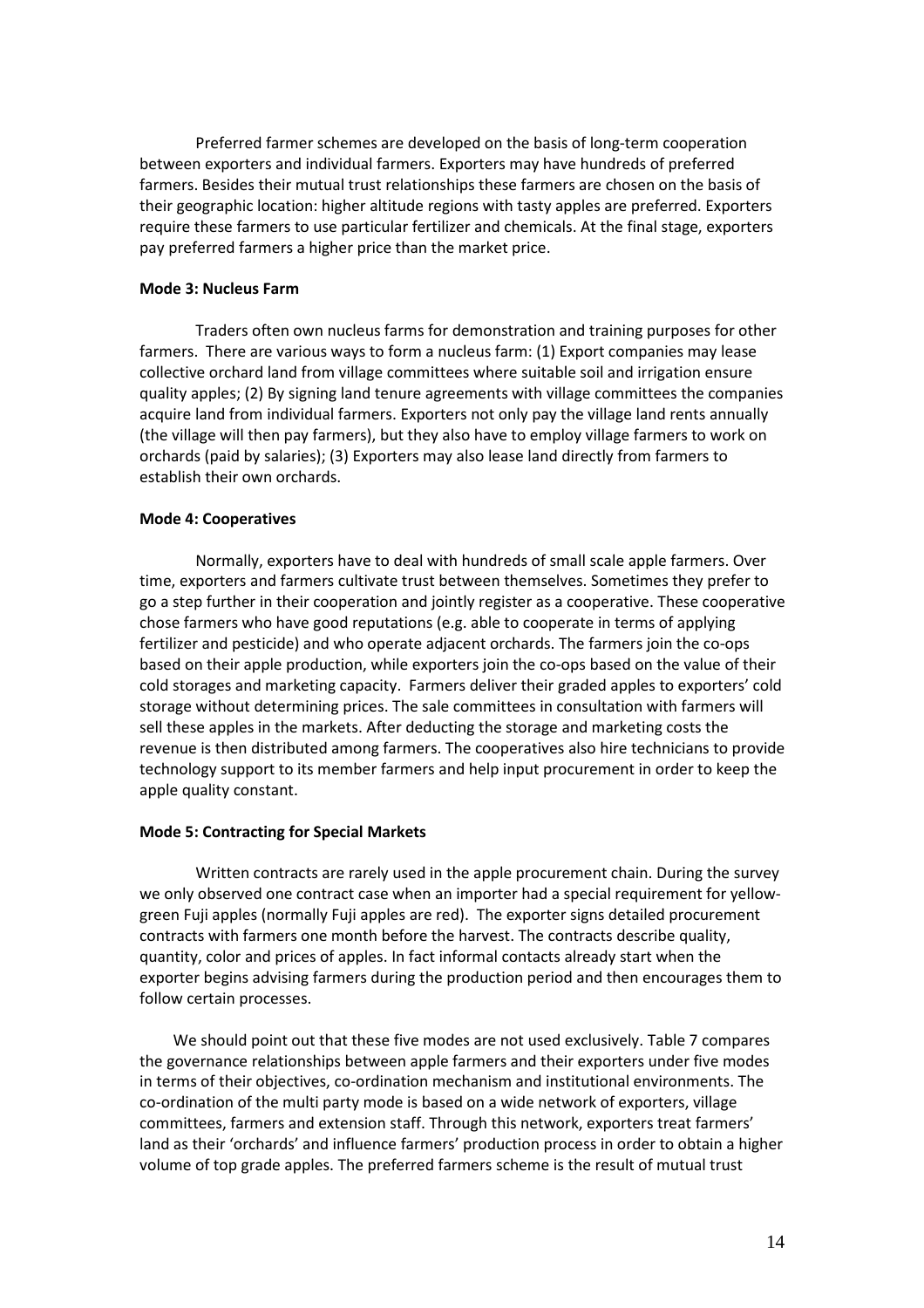based relationships between farmers and exporters. Exporters' owned nucleus farm serves two purposes: (1) demonstration in nature to other farmers; (2) to satisfy export regulations which require orchard registration. The joint effort between farmers and exporters to form a cooperative is to maximize chain performance in both profitability and product quality. Written contracts are only used when there is a specific demand for particular products. In the apple sourcing sector relational network based on trust and reputation is far more important than formal contracting.

|                      | <b>TWAIG 7</b> COMPANDOM OF COVERTIGATION INCORDING DECIDENT ANTHEID AND EXPORTED |                             |                 |
|----------------------|-----------------------------------------------------------------------------------|-----------------------------|-----------------|
| Modes                | Objectives                                                                        | <b>Chain Co-ordinations</b> | Institutional   |
|                      |                                                                                   |                             | Environments    |
| 1. Multi party       | Getting more top                                                                  | network based               | Land tenure     |
| Network              | grade product                                                                     |                             |                 |
| 2. Preferred farmers | Stable quality                                                                    | Persistent                  | Trust           |
|                      | suppliers                                                                         | Relationship                |                 |
| 3. Nucleus farm      | Demonstration                                                                     | Integration                 | Corporate law   |
| 4. Cooperatives      | Efficient chain                                                                   | Equity-based                | Cooperative Law |
|                      | performance                                                                       |                             |                 |
| 5. Contracting       | Specific demand                                                                   | Specification               | Contracting Law |
|                      |                                                                                   | contracts                   |                 |

**Table 7** Comparison of Governance Mechanism between Farmers and Exporters

Although there are several modes exporters can use to source their apples, local collectors or agents deliver more than half of their apples. Some big traders use up to 400 collectors. These collectors could be entrepreneurial farmers as well as private businessmen. The relationships between collectors and farmers are changing overtime. Five years ago farmers had to ask collectors to accept their apples. Nowadays, collectors have to ask farmers to deliver apples to them by providing more help and support to farmers in addition to high prices. Farmers feel that it is getting easier to sell apples than few years ago. The main reason is a strong demand for quality apples.

Farmers are very conscious about collectors' reputation. They do not do business with collectors who have a bad reputation ('no heart' in farmers' words). Quality requirement, fair pricing, honest weighting, and timely payment are the main measures for reputation. Most farmers believe contracts are useless without trust. Even though contracts are signed, it is difficult to implement them without trust because lawsuit costs are too costly. It is also interesting to note that, based on our interviews, collectors and traders also think contracts without mutual trusts are useless because it's hard to sue collective, small farmers.

## **7. Conclusions and Policy Implications**

This paper has analyzed the Chinese apple chain from a global supply chain perspective. Over the last 20 years, Chinese apple industry has made great progress in terms of both quantity and quality. China has emerged to become one of the leading players in the global apple market over the last two decades. As demonstrated in this study, the Chinese apple export chains were highly coordinated within the international market. The efficient price transmissions between China and the world markets indicate a high degree of market integration. In addition, farmers are well integrated into apple chains and receive a much higher profit margin compared with apple farmers in most other countries.

The success of the Chinese apple chain contributes to many factors, such as technology innovation and market liberalization. However, we would like to focus on two policy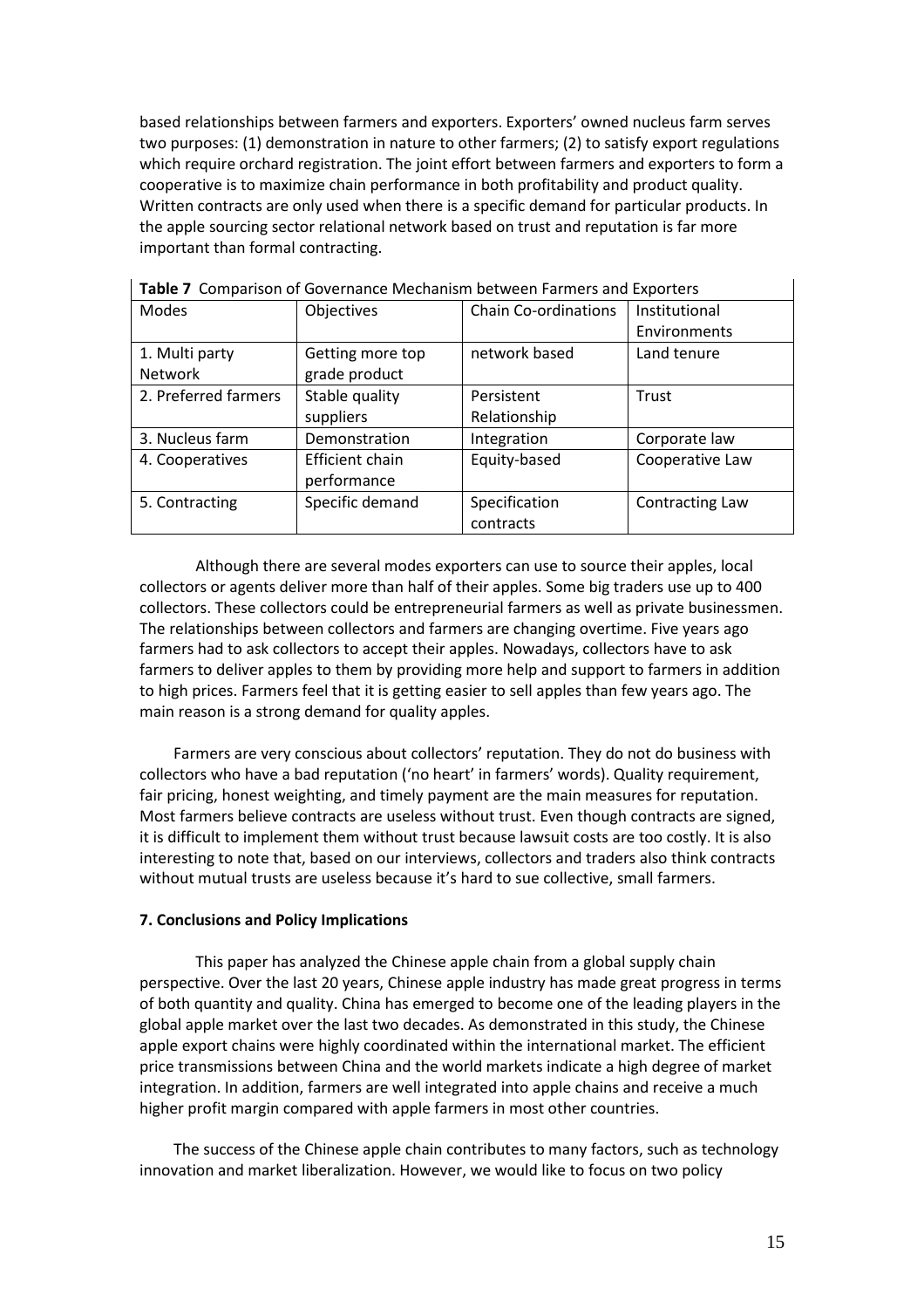observations from our Chinese experiences. These observations may provide other transitional countries struggling with their global chain structure with some ideas they may like to consider during the process of economic global integration,

The first observation is that globalization is beneficial as an instrument to improve food safety and quality in China. When we review the development of apple industries in China over the last three decades, we can trace strong marks from the process of domestic market liberalization and integration into world markets. In the 1980's, apple production started to take off as a result of domestic market liberalization. Towards the end of the 1990's apple markets were turned from supply driven to demand focused when food safety and quality became priorities due to well-off domestic consumers and pressures from trade partners. After China joined the WTO in 2001, Chinese apples entered the world markets at full speed as a result of its improved quality and good value prices. Meanwhile, domestic consumption is picking up as a result of the increasingly affluent middle class in China.

The apple development in China showed a clear development cycle that begins with increasing production then pursues quality and safety, and then enters international markets, and then returns back again to domestic markets. During this process globalization is not the goal but in fact is used during the process as an instrument to improve the product's quality and safety. When the domestic markets mature, traders may alternate between domestic and international markets, dependent on profitability at each moment in time. The question posed is 'Will this kind of development cycle be representative for other sectors in China as well?' Will the Chinese food industry need to first face up to the global markets to advance its interests before they head back to the domestic markets? In fact, one should not be surprised to observe such shifting process between domestication and globalization given the great potential in China's domestic market. Domestic affluent consumers are the final beneficiaries in the apple case since they are ready to pay the premium prices for top quality products. If this development cycle holds ground for other agribusiness sectors in China, it will have implication to other transitional countries such as India, who also enjoys a dynamic domestic market with increasing affluent middle class consumers.

The second observation is that China has a very reactive institutional mechanism that responds to the international demand for food safety in efficient ways. In the Chinese apple sector we did not see the typical public and private partnership where public and private sectors join forces and act together. Rather, the international markets set the standard requirement while Chinese authorities adjust their measures to help the apple industry's fulfillment. It is irrelevant whether these requirements are come from public institutions, such as EU's packaging treatment condition, or from private sectors, such as GlobalGAP. As long as it is a necessity for apple export the Chinese government will take on board these requirements in their responsibilities, such as video-camera monitoring for packaging treatment and financial subsidies for GlobalGAP. We recognize that there are separate procedures for domestic and export markets regarding food safety control in China. These special measures on food safety only apply to export oriented supply chains. This splitting system may provide some thoughts for other transitional countries also facing public sector resource constraints but striving to satisfy the export market demand for food safety while retaining smallholders in the modern chain.

Although China's apple industry has made great progress in the last 20 years, nevertheless many challenges still face the Chinese apple sector. The major problem lies in small-scale production. Small-scale production makes it difficult to produce homogeneous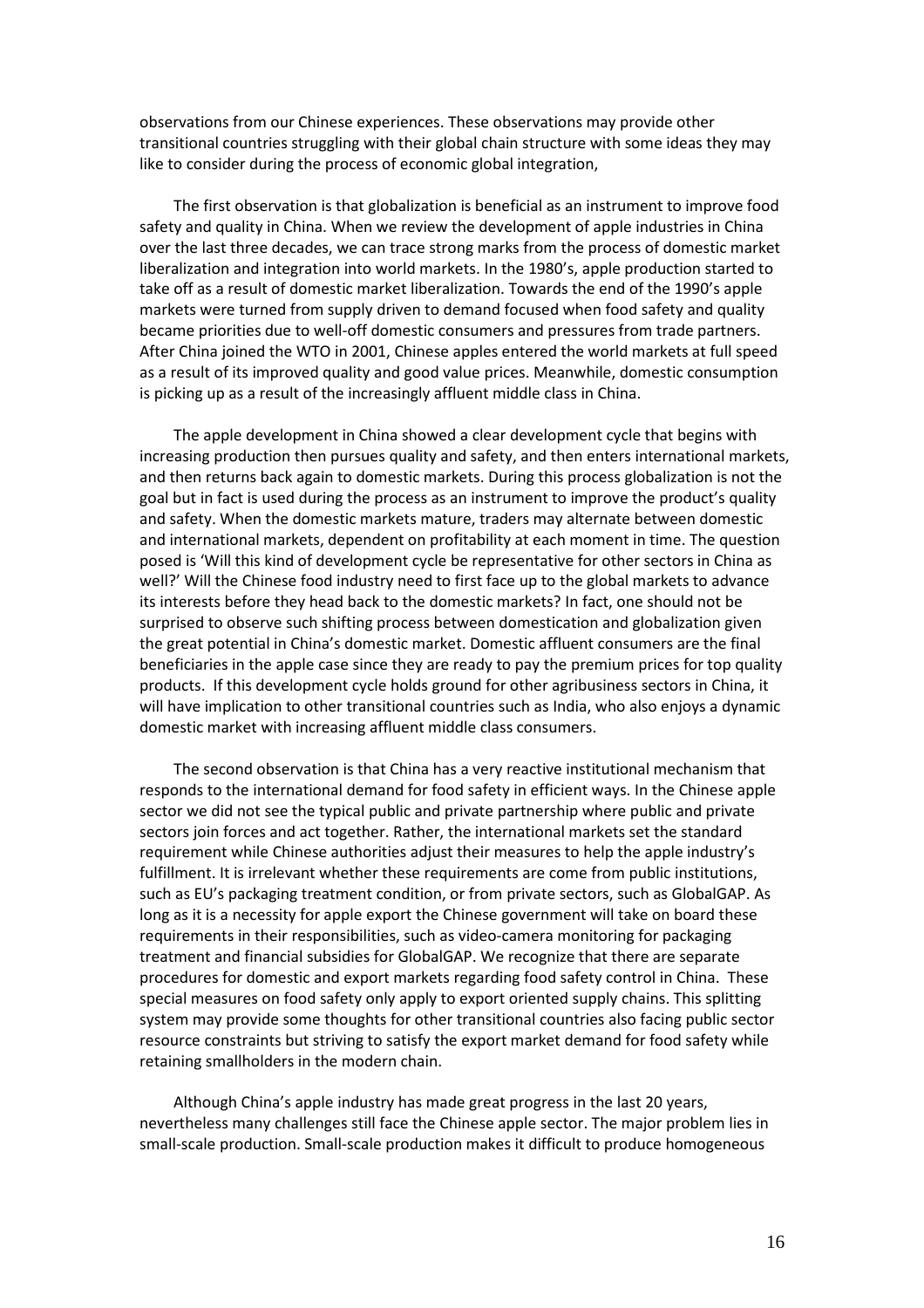products. Imperfect land markets hamper the transfer of land use rights to other families. Small scale production is not attractive enough to keep young generations at the field.

Lack of public investment in R & D is another weak point. Before 1995, the government financed horticultural extension stations in each town to carry out technology extension work. Since then horticultural stations were leased to private persons and became profitoriented, rarely providing farmers with technology supervision. Alongside public extension, R & D investment in variety breeding is also urgently required. Fuji apples are currently the dominant variety. Although the markets welcome this demand, relying on a single variety is still precarious in volatile markets.

The chain analysis should allow us to do more than just understanding the process. We must try to anticipate changes in the future (Vermeulen, et al. 2008). In order to facilitate policy discussion we identify two key factors which may influence the Chinese apple markets in the future and envisage four possible scenarios (Fig. 3). One factor is the future development of farmers' organization, and the other factor is the development of international and domestic apple markets. Will Chinese farmers remain as small scale and fragmented as they are now or will they be organized as cooperatives in order to enhance their market positions? Should the Chinese apple markets seek export business or domestic growth?

Although it is difficult to choose which scenario may be seen as the most favorable, Figure 3 shows clearly that the fragmented structure of growers is the major institutional obstacle for apple quality improvement as well as for long-term development in the apple sector. When compared to technical challenges, institutional obstacles may be seen as a more fundamental threat. Both farmers and traders have felt the urgent need to work together in order to succeed in the export market. They remain involved in the process of discovering an efficient cooperation and profit distribution mechanism.

|                                                                                                                                                                                                                                 | High growth in<br>export markets                                                                                                                                   |  |  |
|---------------------------------------------------------------------------------------------------------------------------------------------------------------------------------------------------------------------------------|--------------------------------------------------------------------------------------------------------------------------------------------------------------------|--|--|
| •Exporters bear pressure due to poor quality<br>.Good income to farmers<br>•Markets will be unpredictable<br>•Difficulty to improve quality                                                                                     | •Exporters invest in TA training on farmers<br>•Higher income to farmers and exporters<br>•Enlarged orchards<br>•Higher quality demand                             |  |  |
| $F$ ragmented $\Box$<br>growers                                                                                                                                                                                                 | Organized<br>cooperatives                                                                                                                                          |  |  |
| •Prices more volatile due to short term<br>character in domestic markets<br>• Export quality can not be guaranteed<br>.In short term, farmers income will<br>increase substantially<br>.In long term, exporter switch to import | •May lead to coops failure<br>as farmers seek to work alone<br>•Exporters choose to work with coops<br>•Coops may become exporters<br>•Farmers become entrepreneur |  |  |
| High growth in<br>domestic markets                                                                                                                                                                                              |                                                                                                                                                                    |  |  |

Figure 3. Scenarios for Apple Industry in China.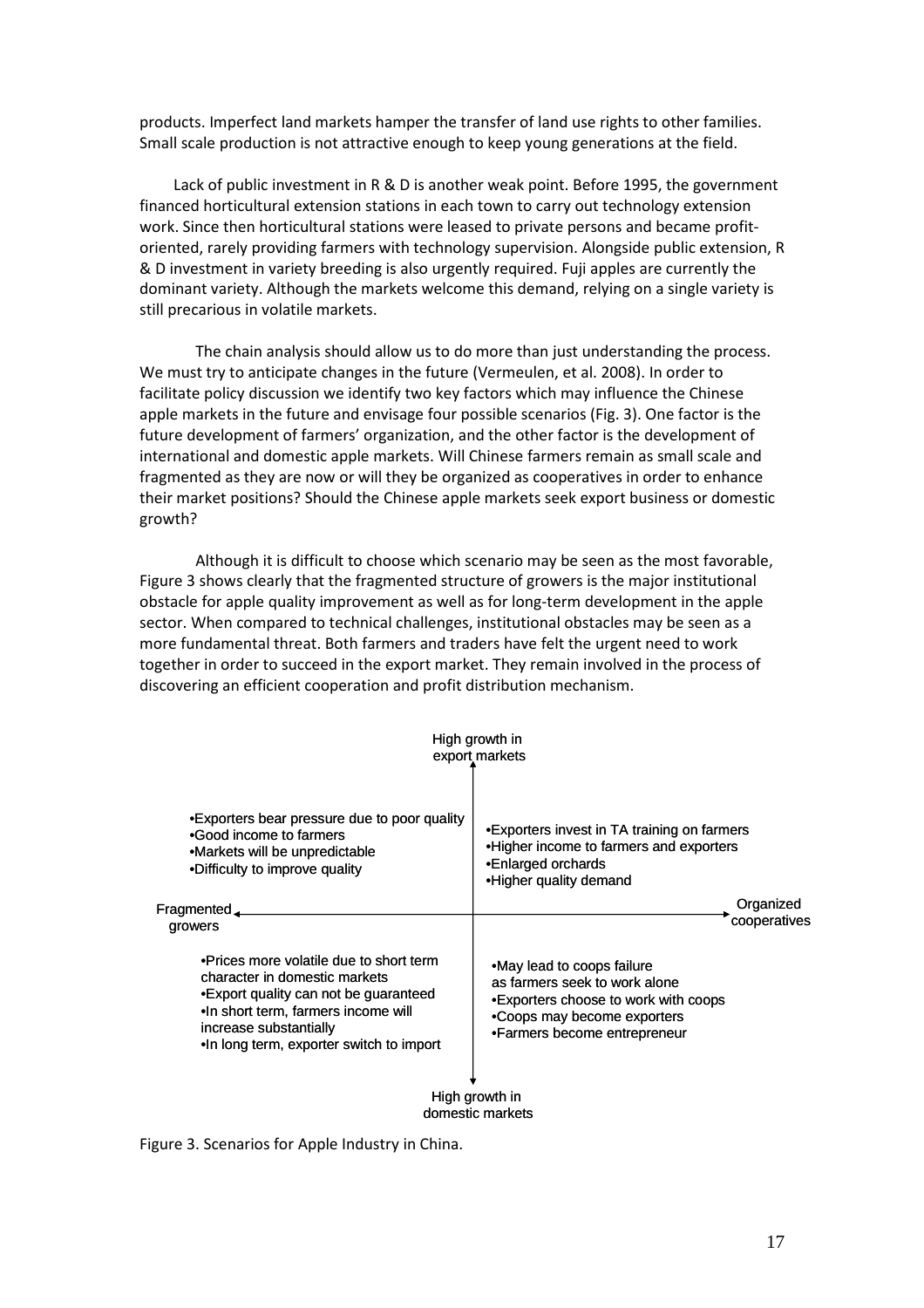## **References:**

China Agricultural Statistics Yearbook, 1979-2007.

Crabtree, B.F. and Miller, W. (1992), Doing Qualitative Research, Sage, Newbury Park, CA.

- Dolan, C., and Humphrey, J. (2001). Governance and Trade in Fresh Vegetables: The Impact of UK Supermarkets on the African Horticulture Industry. Journal of Development Studies Vol.(37) No.2, pp: 147-176
- Dolan, C., Humphrey, J., and Harris-Pascal, C., (1999). Horticulture Commodity Chains: The Impact of the UK Market on the African Fresh Vegetable Industry. Working Paper 96, Institute of Development Studies, University of Sussex.
- Dries, L., T. Reardon, and J. Swinnen, (2004), The Rapid Rise of Supermarkets in Central and Eastern Europe: Implications for the Agrifood Sector and Rural Development, Development Policy Review, Vol. (22) No. 5, pp: 525-556.
- Elizabeth, M., M. Farina,, and T. Reardon. (2000), Agrifood Grades and Standards in the Extended Mercosur: Their Role in the Changing Agrifood System, American Journal of Agricultural Economics, Vol.(82) No. 2, pp:1170-1176.
- FAO [Food and Agriculture Organization of United States], (2008), FAOSTAT, available at: http://faostat.fao.org/
- Gellynck, X., and Kűhne, B., 2008, Innovation and Collaboration in Traditional Food Chain Networks. Journal on Chain and Network Science 8(2):121-129.
- Gibbon, P. (2003). Value-chain governance, Public Regulation and Entry Barriers in the Global Fresh Fruit and Vegetable Chain into the EU. Development Policy Review, 21 (5-6): 615-625.
- Gulati, A., Minot, N., Delgado, C., and Bora, S. (2006). Growth in high-value agriculture in Asia and the emergence of vertical links with farmers. In J. F. M. Swinnen (Ed.), Global supply chains, standards and the poor. Oxford: CABI Publishing.
- Hennink, M. M., 2007, International Focus Group Research: A Handbook for the Health and Social Sciences. Cambridge University Press.
- Huang, J., Y. Wu, H. Zhi, and S. Rozelle, (2008), Small holder Incomes, Food Safety and Producing, and Marketing China's Fruit, Review of Agricultural Economics, Vol.(30), No. 3, pp: 469-479.
- Lin, J.Y., (1987). The Household Responsibility System Reform in China: A Peasant's Institutional Choice. American Journal of Agricultural Economics, May, pp. 410-415.
- Lin, J. Y., (1988). The Household Responsibility System Reform in China's Agricultural Reform: A Theoretical and Empirical Study. Economic Development and Culture Change 36, April, s119-s224.
- Maertens, M., and J. Swinnen. (2006), Trade, Standards and Poverty: Evidence from Senegal, LICOS discussion paper No. 177, Leuven: LICOS.
- Malhotra, N.K., 1999, Marketing Research- An Applied Orientation, Prentice Hall Inc, New Jersey, pp.150-160.
- NDRC [National Development and Reform Commission]. (2007). National Agricultural Production Cost and Benefit Material. China Statistics Press, Beijing.
- Roy, D., and Thorat, A., (2008), Success in High Value Horticultural Export Markets for the Small Farmers: The Case of Mahagrapes in India. World Development, Vol.36, No.10, pp: 1874-1890.
- SBSP [Statistical Bureau of Shandong Province], (2008), Provincial Yearbook of Shandong, Shandong Statistics Press, Jinan, China.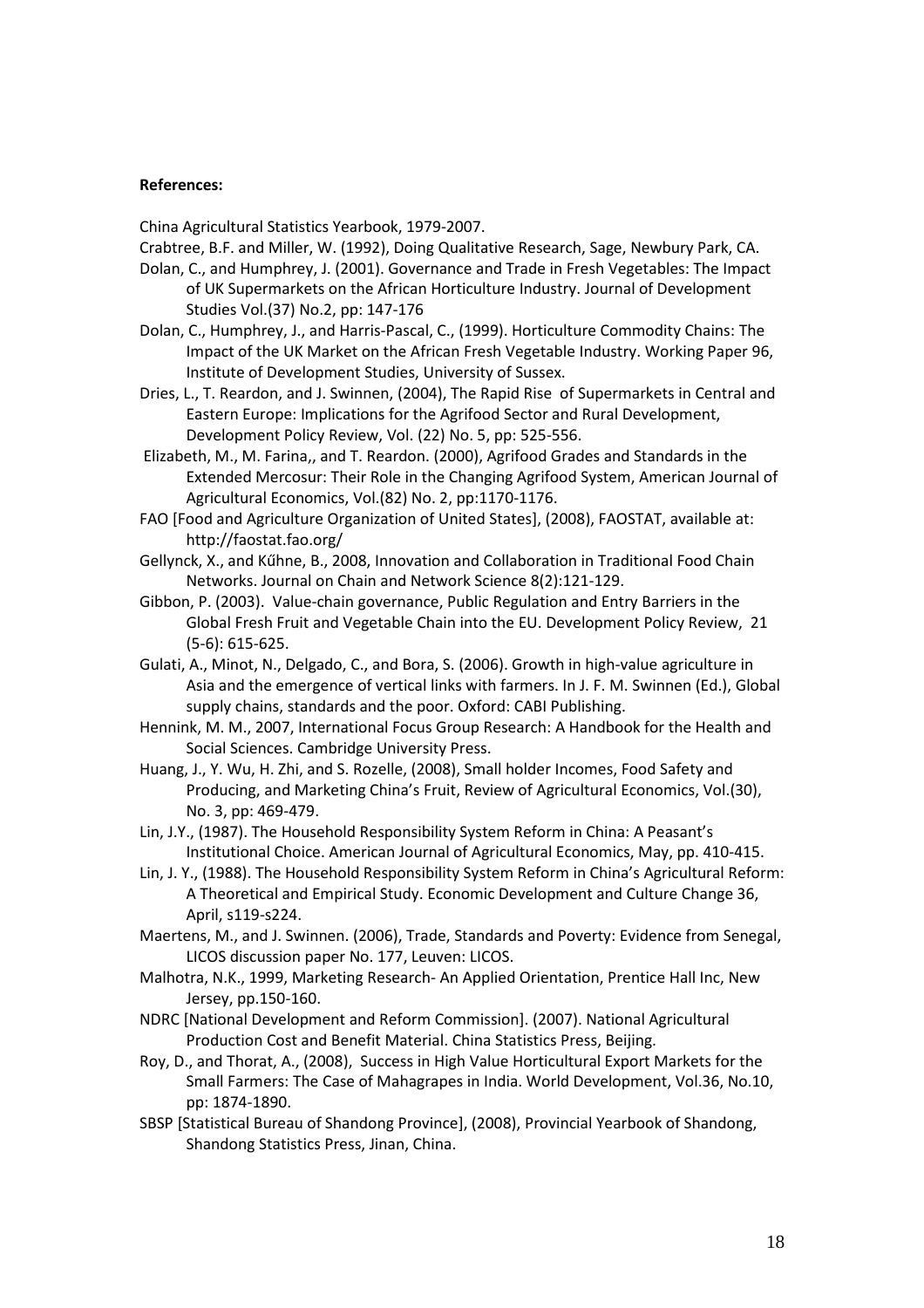- Stokes, D., and Bergin, R., 2006, Methodology or 'Methodolatry'? An Evaluation of Focus Groups and Depth Interviews. Qualitative Market Research: An International Journal, Vol. 9 No. 1, pp.26-37.
- UN comtrade, (2007), United Nations Commodity Trade Statistics Database, available at: http://comtrade.un.org/
- USDA, (2007). World Markets and Trade: World Apple Situation. Foreign Agricultural Service, May.
- Vermeulen, S. Woodhill, J. Proctor, F. and Delnoye, R. (2008). Chain-wide Learning for Inclusive Agrifood Market Development: a guide to multi-stakeholder processes for linking small-scale producers with modern markets. International Institute for Environment and Development, London, UK, and Wageningen University and Research Centre, Wageningen, the Netherlands.
- Webb, J.R. (1995), Understanding and Designing Marketing Research, The Dryden Press, London.



Source: China Agricultural Statistics Yearbook, various years.

Annex 1. Areas of apple orchards and apple production in China from 1978 to 2006.